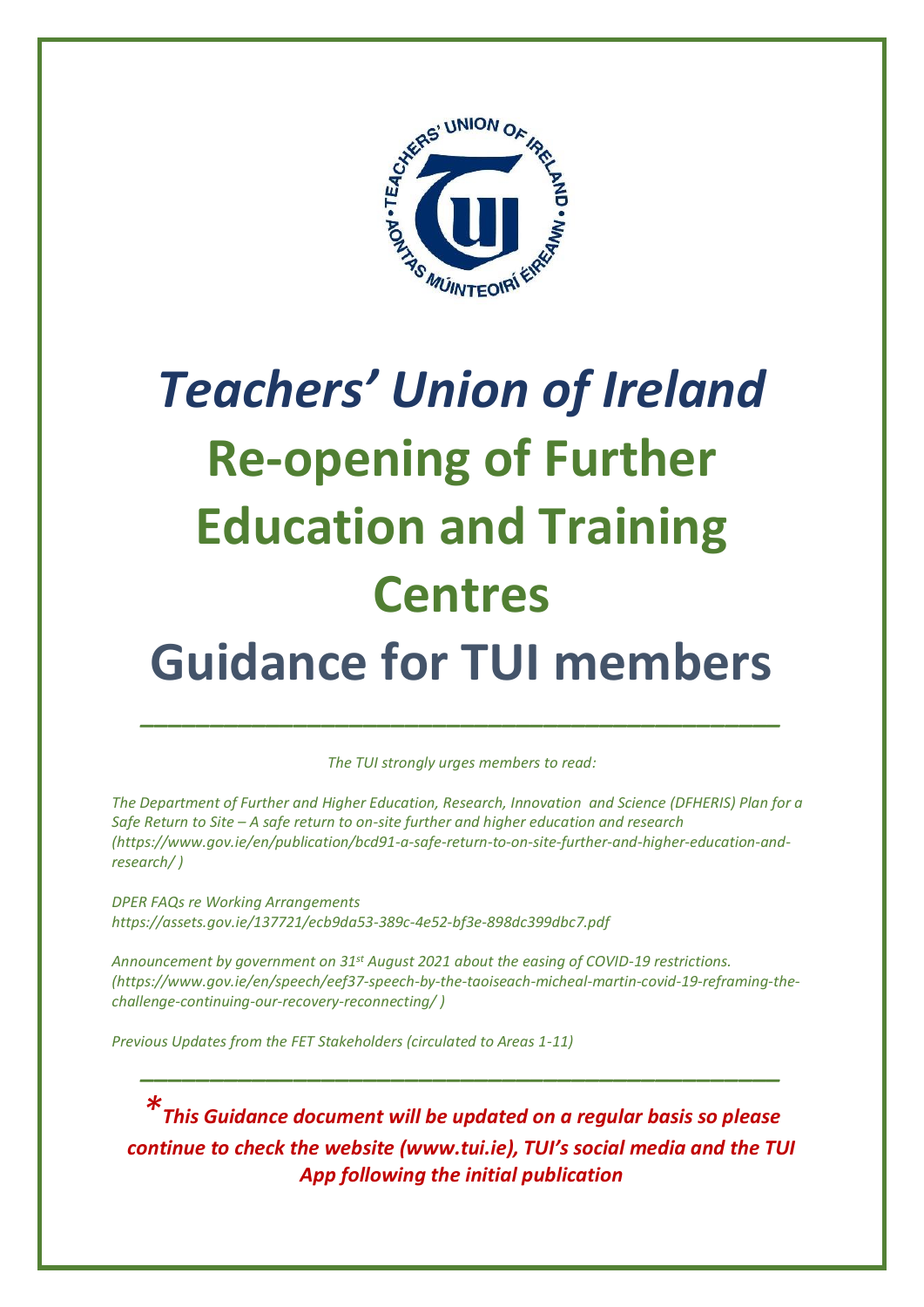## *Table of Contents*

| What Infection Prevention and Control (IPC) measures will be in place in my centre/college in                                                                         |
|-----------------------------------------------------------------------------------------------------------------------------------------------------------------------|
|                                                                                                                                                                       |
|                                                                                                                                                                       |
| Must COVID-19 signage and sanitising stations still be in place throughout the site?  10                                                                              |
| Are management required to consult with the TUI prior to re-opening? 10                                                                                               |
| What questions should a Workplace Committee/Branch now ask management prior to a return                                                                               |
| Will training be provided to teachers on COVID-19 and related issues?  11                                                                                             |
|                                                                                                                                                                       |
| Are management required to undertake risk assessments in every classroom/practical                                                                                    |
|                                                                                                                                                                       |
| If there is an immediate H&S risk, that has not been assessed or that has been assessed but                                                                           |
|                                                                                                                                                                       |
| Can a member continue to engage in Emergency Remote Teaching (ERT) as opposed to                                                                                      |
| A number of my students are isolating, do I have to provide additional support to these<br>students through ERT as well as teaching the rest of the class onsite?  12 |
|                                                                                                                                                                       |
|                                                                                                                                                                       |
|                                                                                                                                                                       |
|                                                                                                                                                                       |
| Is a Lead Worker Representative the same as the Safety Representative?  13                                                                                            |
| How many Lead Worker Representatives (LWRs) should my centre have? 13                                                                                                 |
| I was a Lead Worker Representatives (LWR) in my centre last year. Does this mean I am                                                                                 |
|                                                                                                                                                                       |
|                                                                                                                                                                       |
|                                                                                                                                                                       |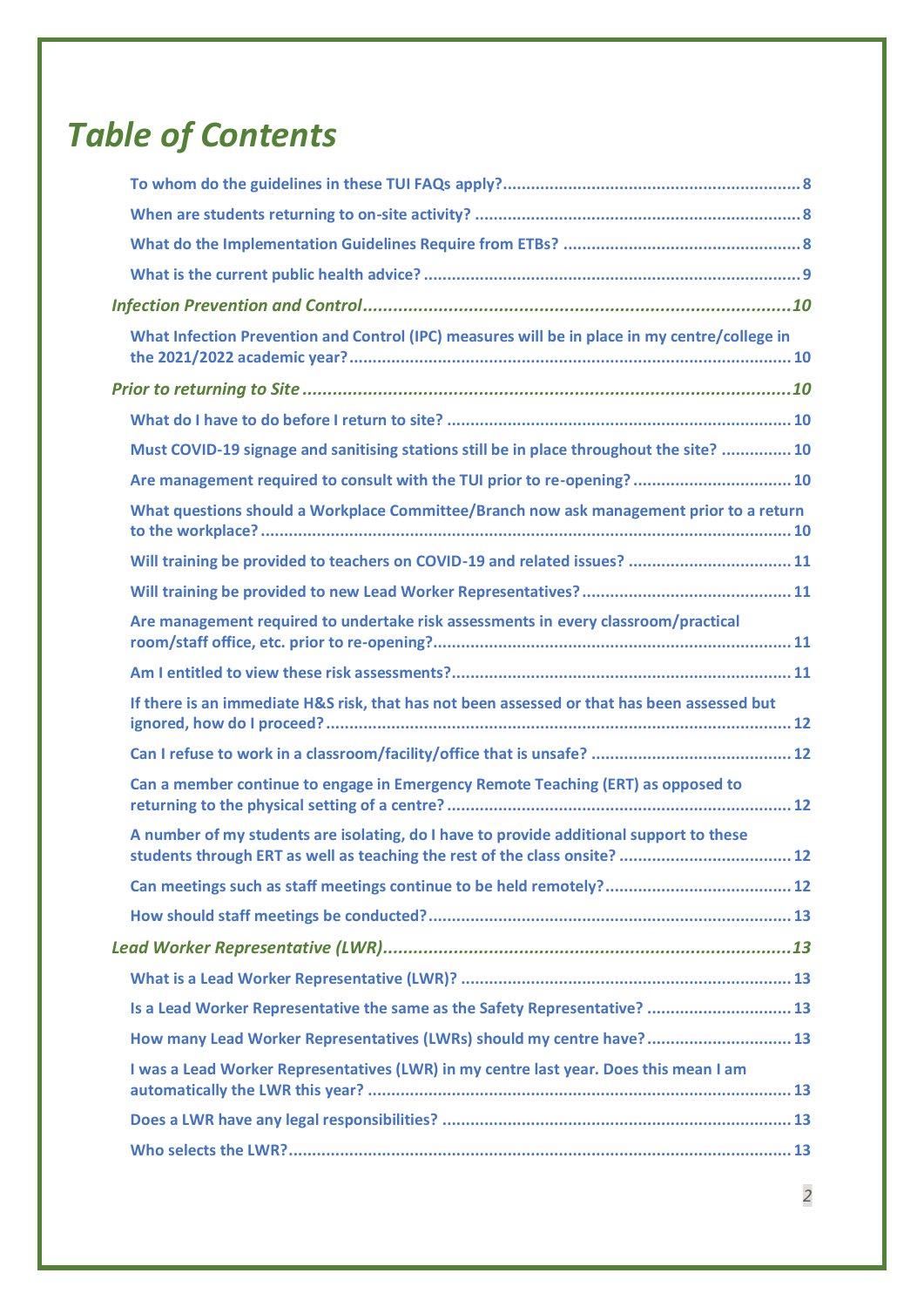| I have been selected by staff to be the Lead Worker Representative. What exactly do I do?  14                                                                                           |  |  |
|-----------------------------------------------------------------------------------------------------------------------------------------------------------------------------------------|--|--|
|                                                                                                                                                                                         |  |  |
|                                                                                                                                                                                         |  |  |
| Is the time remission from timetable for the LWR available for the duration of the academic                                                                                             |  |  |
| Can centre management ask me to undertake alternative or additional duties/responsibilities                                                                                             |  |  |
|                                                                                                                                                                                         |  |  |
| Is it envisaged that all staff will be offered a vaccine prior to the re-opening of FET?  15                                                                                            |  |  |
|                                                                                                                                                                                         |  |  |
| Will all students be offered a vaccine prior to the re-opening of FET?  15                                                                                                              |  |  |
|                                                                                                                                                                                         |  |  |
|                                                                                                                                                                                         |  |  |
|                                                                                                                                                                                         |  |  |
| What are the physical distancing requirements for my classroom etc.?  16                                                                                                                |  |  |
| Where 2 metre physical distancing is not feasible - does the employer need to outline why it is<br>not feasible and outline the additional mitigation measures that are being used?  16 |  |  |
| What should be done where management forms the view that 2 metre distancing is not                                                                                                      |  |  |
| Management have advised that 2 metre physical distancing is not possible in my classroom/<br>work space; what should management do to protect the health and safety of staff and        |  |  |
| What are the health and safety measures being implemented in canteens (staff and student)?17                                                                                            |  |  |
|                                                                                                                                                                                         |  |  |
|                                                                                                                                                                                         |  |  |
|                                                                                                                                                                                         |  |  |
|                                                                                                                                                                                         |  |  |
| What practical measures should be used to ensure good ventilation?  18                                                                                                                  |  |  |
|                                                                                                                                                                                         |  |  |
|                                                                                                                                                                                         |  |  |
|                                                                                                                                                                                         |  |  |
| What level of CO <sub>2</sub> indicates that a room is not adequately ventilated?  19                                                                                                   |  |  |
|                                                                                                                                                                                         |  |  |
|                                                                                                                                                                                         |  |  |
|                                                                                                                                                                                         |  |  |
|                                                                                                                                                                                         |  |  |
|                                                                                                                                                                                         |  |  |
| 3                                                                                                                                                                                       |  |  |
|                                                                                                                                                                                         |  |  |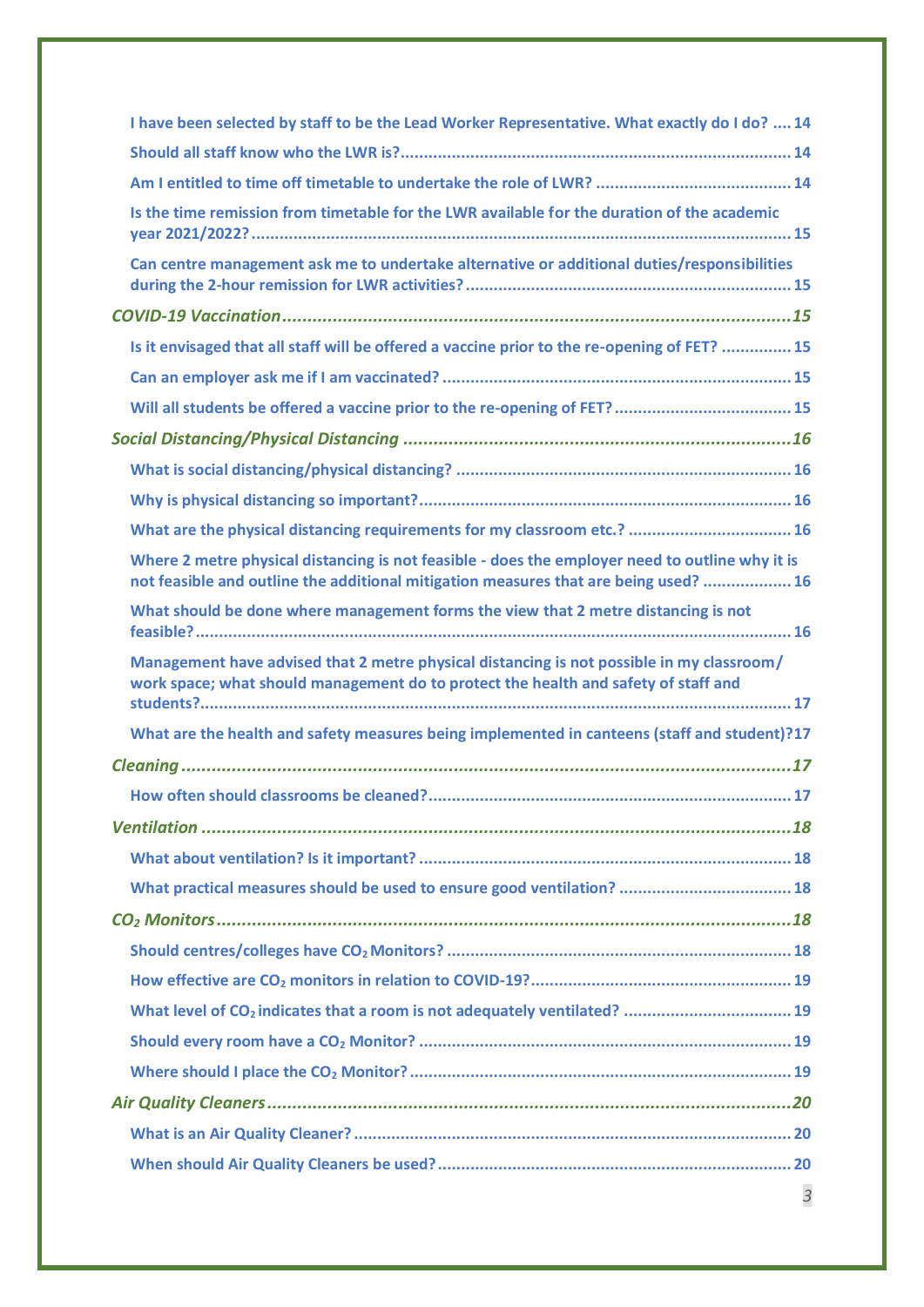| How will staff be notified if a student/learner has a medical exemption and isn't required to     |  |  |
|---------------------------------------------------------------------------------------------------|--|--|
|                                                                                                   |  |  |
|                                                                                                   |  |  |
|                                                                                                   |  |  |
| Are there any exceptions to (exemptions from) the general rule (that masks must be worn)?21       |  |  |
|                                                                                                   |  |  |
|                                                                                                   |  |  |
|                                                                                                   |  |  |
| My centre/college has installed a perspex screen at my desk. Do I still have to wear a mask?.22   |  |  |
| My centre/college has installed a perspex screen at my desk. Is it ok if I just wear a visor?  22 |  |  |
| Am I required to wear a mask in other areas of the centre/college outside of my classroom, for    |  |  |
|                                                                                                   |  |  |
| Will students/learners (including those in laboratories/practical rooms) be required to wear      |  |  |
| Will students/learners be required to wear masks throughout the day? 23                           |  |  |
| What happens if a student, other than in one of the four categories set out above and or those    |  |  |
| Would reliance on physical distancing allow a workplace to abandon compulsory mask wearing        |  |  |
| Does the roll-out of the vaccination programme allow a centre/college to abandon compulsory       |  |  |
|                                                                                                   |  |  |
| How often should members of staff and students/learners wash their hands/use hand sanitiser       |  |  |
|                                                                                                   |  |  |
| Is it appropriate for my workplace to take the temperature of staff and students and refuse       |  |  |
|                                                                                                   |  |  |
|                                                                                                   |  |  |
|                                                                                                   |  |  |
| I have a pre-existing illness and do not feel safe returning to on-site work. What do I do?  25   |  |  |
|                                                                                                   |  |  |
| How do I know if I am in the category of being at Very High Risk from contracting COVID-19 for    |  |  |
| $\overline{4}$                                                                                    |  |  |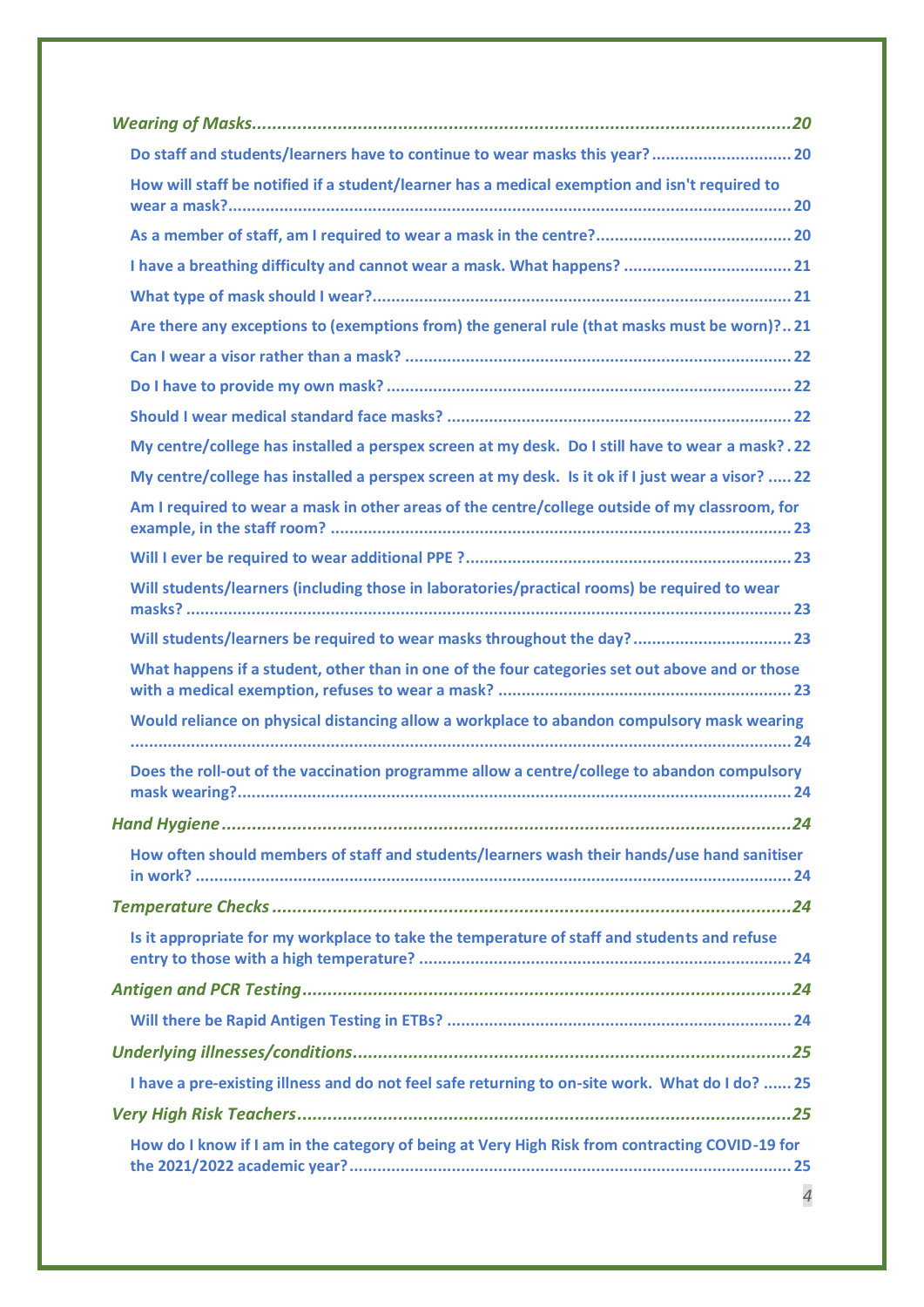| I am pregnant but not categorised as Very High Risk. Must I attend the workplace (i.e. return to                                                                                               |  |  |  |
|------------------------------------------------------------------------------------------------------------------------------------------------------------------------------------------------|--|--|--|
| I am pregnant and Medmark (OHS) has categorised me as Very High Risk; should I attend the                                                                                                      |  |  |  |
| I am pregnant and Medmark (OHS) has categorised me as High Risk; should I attend the                                                                                                           |  |  |  |
|                                                                                                                                                                                                |  |  |  |
| I am pregnant, should my employer carry out a specific risk assessment owing to my pregnancy?                                                                                                  |  |  |  |
|                                                                                                                                                                                                |  |  |  |
| Can I apply for Parental Leave or Carer's Leave if I have caring or childcare responsibilities or am<br>living with a person/s with a high risk or very high risk of contracting COVID 19?  27 |  |  |  |
|                                                                                                                                                                                                |  |  |  |
| What specific measures should the ETB take in responding to the COVID-19 threat?  27                                                                                                           |  |  |  |
| If I am identified as a close contact and have not heard from contact tracing should I go for a                                                                                                |  |  |  |
| If I am advised that I am a close contact and do not need to go for a test as I am asymptomatic                                                                                                |  |  |  |
| If this result is positive and I am asymptomatic should I notify my employer and stay at home?                                                                                                 |  |  |  |
| What contact tracing systems should be in place on site and whose responsibility are these?28                                                                                                  |  |  |  |
|                                                                                                                                                                                                |  |  |  |
|                                                                                                                                                                                                |  |  |  |
|                                                                                                                                                                                                |  |  |  |
|                                                                                                                                                                                                |  |  |  |
| What procedure should be followed if an employee or student falls ill with COVID-19 symptoms                                                                                                   |  |  |  |
| What happens if a student presents with COVID-19 symptoms during the day? 29                                                                                                                   |  |  |  |
|                                                                                                                                                                                                |  |  |  |
| I have been diagnosed with COVID-19. Must I advise my Employer/ETB?  29                                                                                                                        |  |  |  |
| If I have been diagnosed with COVID-19. Will it affect my normal sick leave?  29                                                                                                               |  |  |  |
|                                                                                                                                                                                                |  |  |  |
|                                                                                                                                                                                                |  |  |  |
|                                                                                                                                                                                                |  |  |  |
|                                                                                                                                                                                                |  |  |  |
| 5                                                                                                                                                                                              |  |  |  |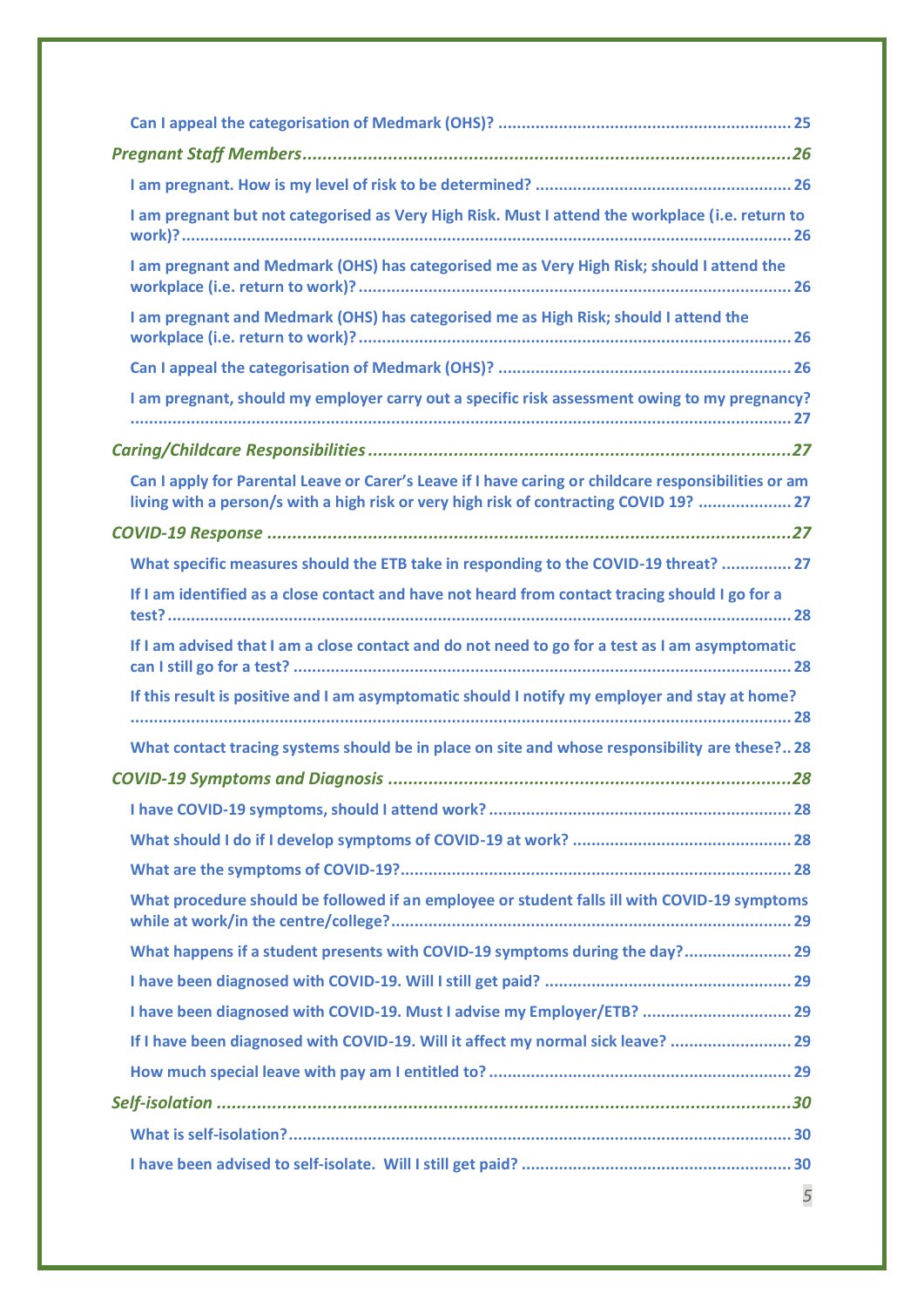| Am I required to tell my employer/ETB if I have been advised to self-isolate? 30                                                                                                                     |
|------------------------------------------------------------------------------------------------------------------------------------------------------------------------------------------------------|
|                                                                                                                                                                                                      |
| Whose responsibility is it to advise me that I have been in contact with a confirmed COVID-19                                                                                                        |
| I have been in contact with a confirmed COVID-19 case/person. Should I attend work? 31                                                                                                               |
| I have been advised that I am a close contact of a confirmed COVID-19 case/person and have                                                                                                           |
|                                                                                                                                                                                                      |
| Members with caring or childcare responsibilities or living with high risk or very high risk                                                                                                         |
| I live with a high risk or very high risk individual, do I have to attend work? 32                                                                                                                   |
| I am required to care for a COVID-19 positive individual (e.g. child), what happens? 32                                                                                                              |
|                                                                                                                                                                                                      |
|                                                                                                                                                                                                      |
| What happens if I wish to travel abroad before going back to work or during Christmas or other                                                                                                       |
|                                                                                                                                                                                                      |
|                                                                                                                                                                                                      |
|                                                                                                                                                                                                      |
|                                                                                                                                                                                                      |
|                                                                                                                                                                                                      |
| If the staff room in my centre/college is being used as a classroom, is my employer required to                                                                                                      |
| Local management has said that because the staff room is being used for classes and space is at<br>a premium, staff will have to eat their lunch/drink their tea in their cars/in the centre/college |
| Local management has said that because the staff room is being used for classes and space is at<br>a premium, staff will have to eat their lunch/drink their tea in a classroom while supervising    |
| What should I do if management refuses to provide or put arrangements in place to allow                                                                                                              |
|                                                                                                                                                                                                      |
|                                                                                                                                                                                                      |
|                                                                                                                                                                                                      |
|                                                                                                                                                                                                      |
| Is my workplace required to keep a contact log for all those attending or visiting the workplace?                                                                                                    |
|                                                                                                                                                                                                      |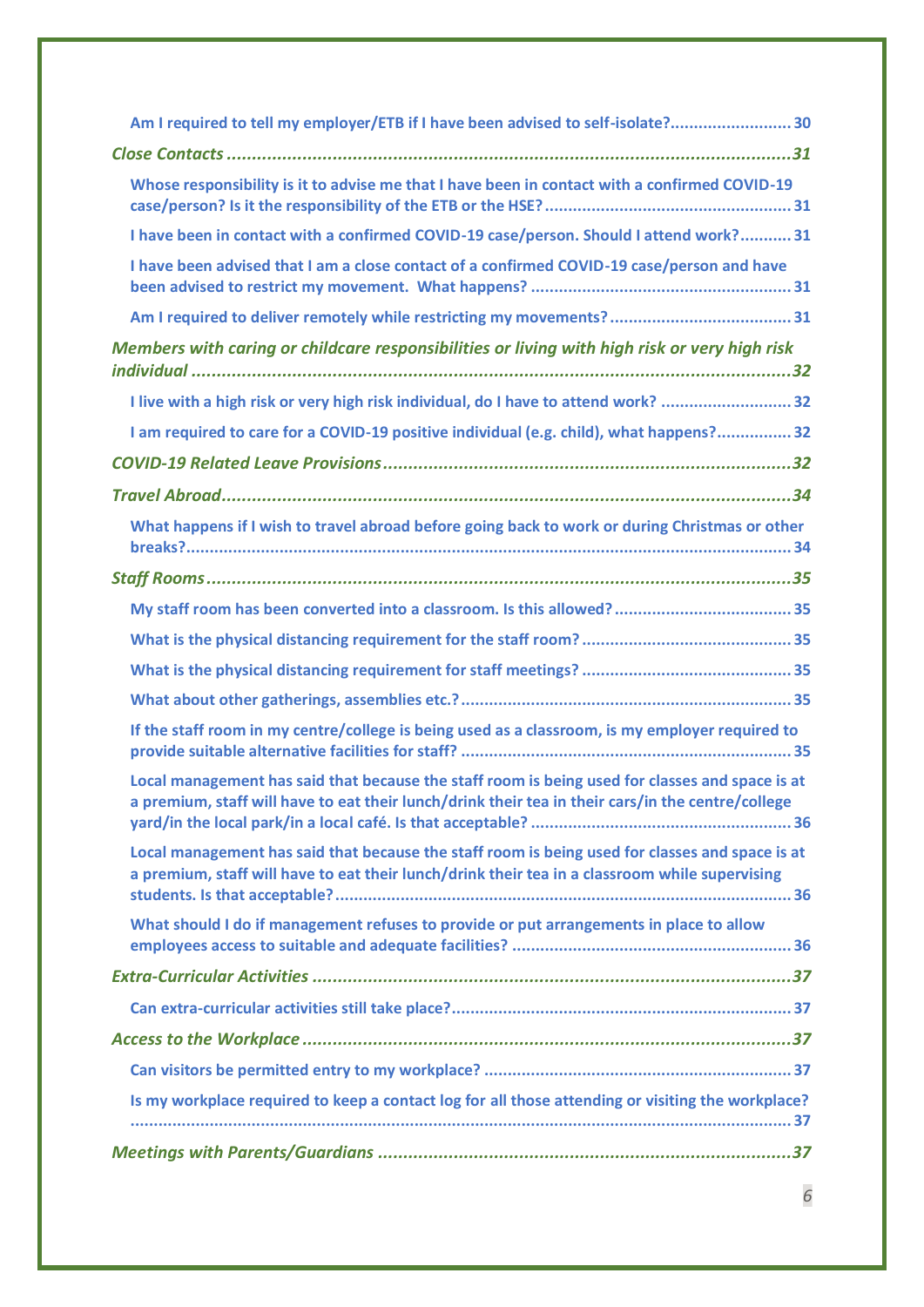| Should Croke Park Hours-related activities take place corporeally this year?  38                                                                                                       |
|----------------------------------------------------------------------------------------------------------------------------------------------------------------------------------------|
|                                                                                                                                                                                        |
| Centre/College management is seeking to change the Croke Park schedule for the 2021/22                                                                                                 |
|                                                                                                                                                                                        |
|                                                                                                                                                                                        |
|                                                                                                                                                                                        |
| I have a student who deliberately flouts the COVID-19 response plan; for example, by refusing<br>to comply with hand hygiene, mask wearing or social distancing. What should I do?  39 |
| What are my Health and Safety (H&S) responsibilities in terms of COVID-19? 39                                                                                                          |
| What is the procedure for dealing with COVID-19 Health & Safety concerns?  39                                                                                                          |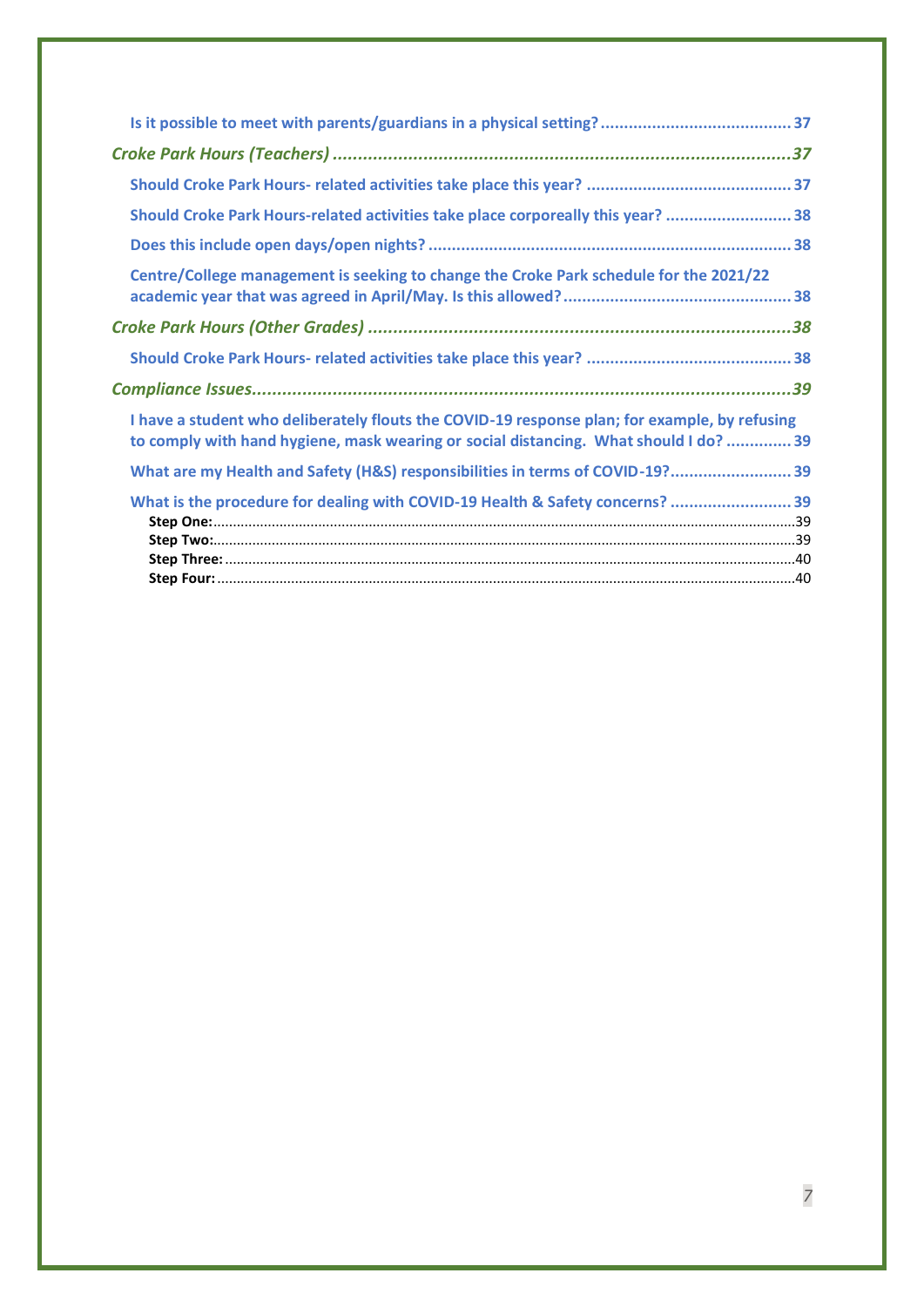## <span id="page-7-0"></span>*To whom do the guidelines in these TUI FAQs apply?*

*These guidelines apply to all TUI members working in FET provision, comprehending:* 

- o *Post Leaving Certificate (PLC) colleges,*
- o *Dual-provision post-primary/FET schools and centres\*,*
- o *Back to Education Initiative (BTEI),*
- o *Vocational Training Opportunities Scheme (VTOS),*
- o *Adult Literacy, Numeracy, and ICT,*
- o *Youthreach,*
- o *Community Training Centres (CTCs),*
- o *Community Education,*
- o *Bridging/Foundation courses,*
- o *English for Speakers of Other Languages (ESOL),*
- o *Apprenticeship,*
- o *Traineeship,*
- o *Specific Skills Training (SST),*
- o *Skills for Work*
- o *Evening Courses (incl. self-financing),*
- o *Specialist Training Providers (STPs),*
- o *Local Training Initiative (LTI)*
- o *Courses delivered under co-operation hours and*
- o *Education Units in prisons (some provisions from Department of Justice also apply in these units).*

*\*Given the range of workplaces in which TUI members work, "TUI member", "staff" and "centre/workplace" comprehend members in all grades and posts, in all FET and dualprovision institutions.* 

#### <span id="page-7-1"></span>*When are students returning to on-site activity?*

*Stage 1: August 2021 - Vulnerable learners, including Youthreach, CTCs, Apprenticeship, and practical training programmes (Excluding self-financing programmes and night training ).*

*Stage 2: Post September 20th 2021 (date subject to change depending on public health advice) – All other full-time and part-time FET Learners.*

#### <span id="page-7-2"></span>*What do the Implementation Guidelines Require from ETBs?*

*The ETB should have an ongoing communication plan to raise awareness amongst all members of its community about how COVID-19 spreads and how spread can be prevented on-site and off-site.* 

- *1. The ETB should consider if there is a requirement to communicate with the wider community regarding potential fears regarding the student body contributing to spread of COVID-19 in the wider community.*
- *2. Any communication campaign should emphasise the need to avoid exposing those at most risk of serious disease in the ETB community and wider community to COVID-19. Students or staff who are concerned that they may have symptoms should be particularly careful to avoid contact with older people or people who they know to have medical conditions that put them at particular risk of severe disease.*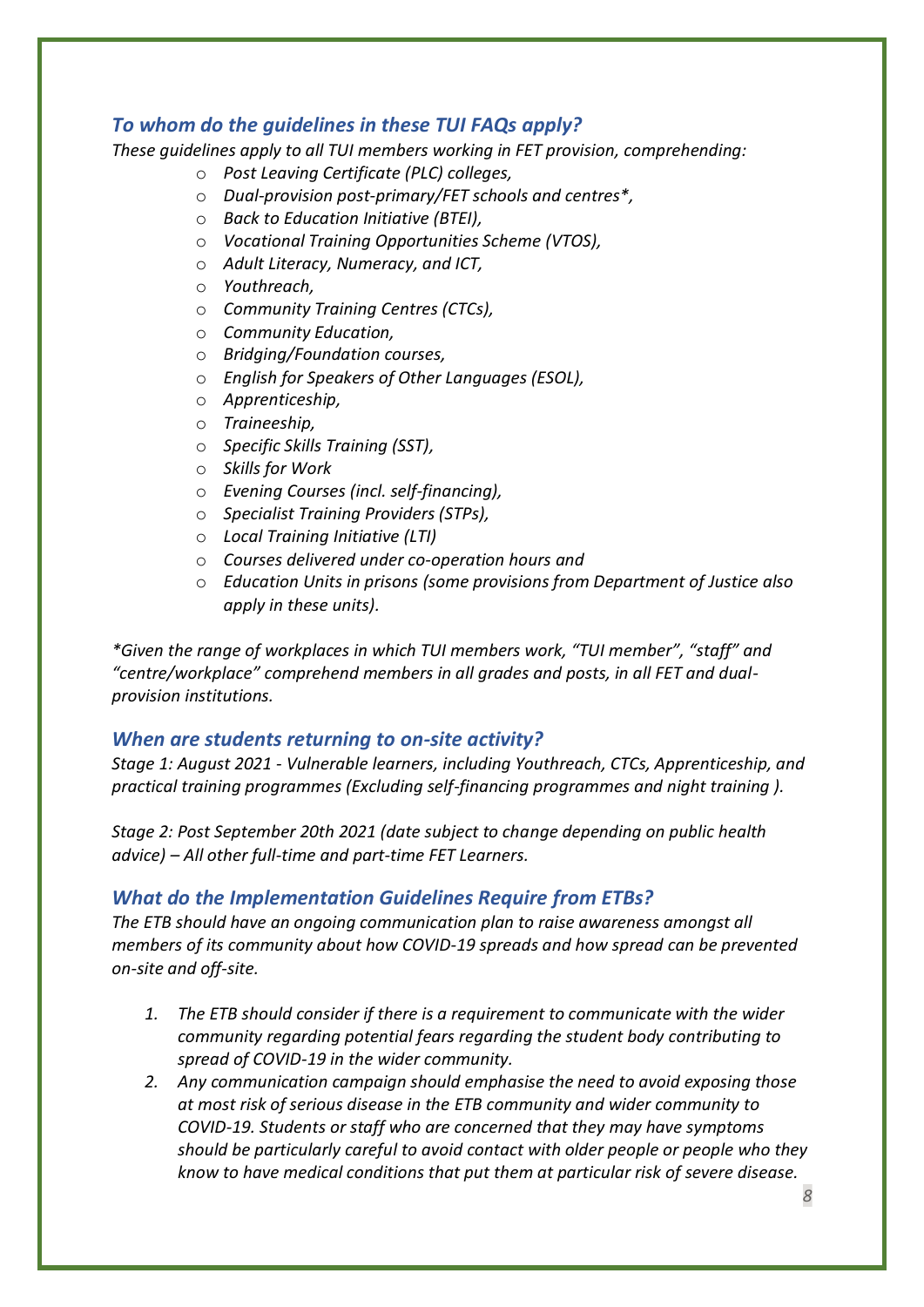- *3. Any communication campaign should provide information for members of the ETB community regarding where they should go to self-isolate if they develop symptoms of COVID-19 on-site, in residences or elsewhere.*
- *4. Any communication campaign should provide information for members of the ETB community regarding who to contact if they develop symptoms of COVID-19.*
- *5. The ETB should encourage all members of its community to register with a GP (student health unit or other GP) to whom they have access if they require medical attention for COVID-19.*
- *6. The ETB should have a protocol in place to enable safe access to indoor space. Where practical, a one-way system and or marked lanes should be used to separate flow of people into, out of and within the building and a plan for access and egress from classrooms etc*
- *7. ETBs should clearly communicate with all staff and students that they should not attend on-site if they have any COVID-19 symptoms. Such communication should be re-affirmed on an ongoing basis.*
- *8. The ETB should encourage all members of the ETB community to download the COVID-19 Tracker App and to use the symptom checker on the App on a daily basis. Advice on using the COVID-19 Tracker App will be included in email communication to students, on the ETB's website and on noticeboards across the site.*
- *9. Monitoring of temperatures on access to site facilities is not required.*
- *10. Members of the ETB community who travel to Ireland from other jurisdictions should follow Government advice on restricted movement on arrival in Ireland and may require support to do this if they are new to the area and are alone.*
- *11. ETBs should encourage staff and students to avail of the vaccination programme in order to acquire significant vaccine protection. ETBs should make available all information in this regard.*

## <span id="page-8-0"></span>*What is the current public health advice?*

*"Further and higher education and research is essential on-site and, as such, there will be instances and contexts in which adherence to the recommended physical distancing is not feasible. Current general public health advice contains a package of precautionary measures and physical distancing is one of these measures. There is no strict baseline with regard to physical distancing and the package of measures to be implemented is dependent on risk assessment informed by local engagement. It is key that where physical distancing is not feasible there are appropriate precautionary measures in place, particularly as they relate to ventilation, entry and egress to minimise congregation, hand sanitising and the wearing of face coverings and that institutions have the autonomy and flexibility to risk assess and adapt these in respect of their specific settings."*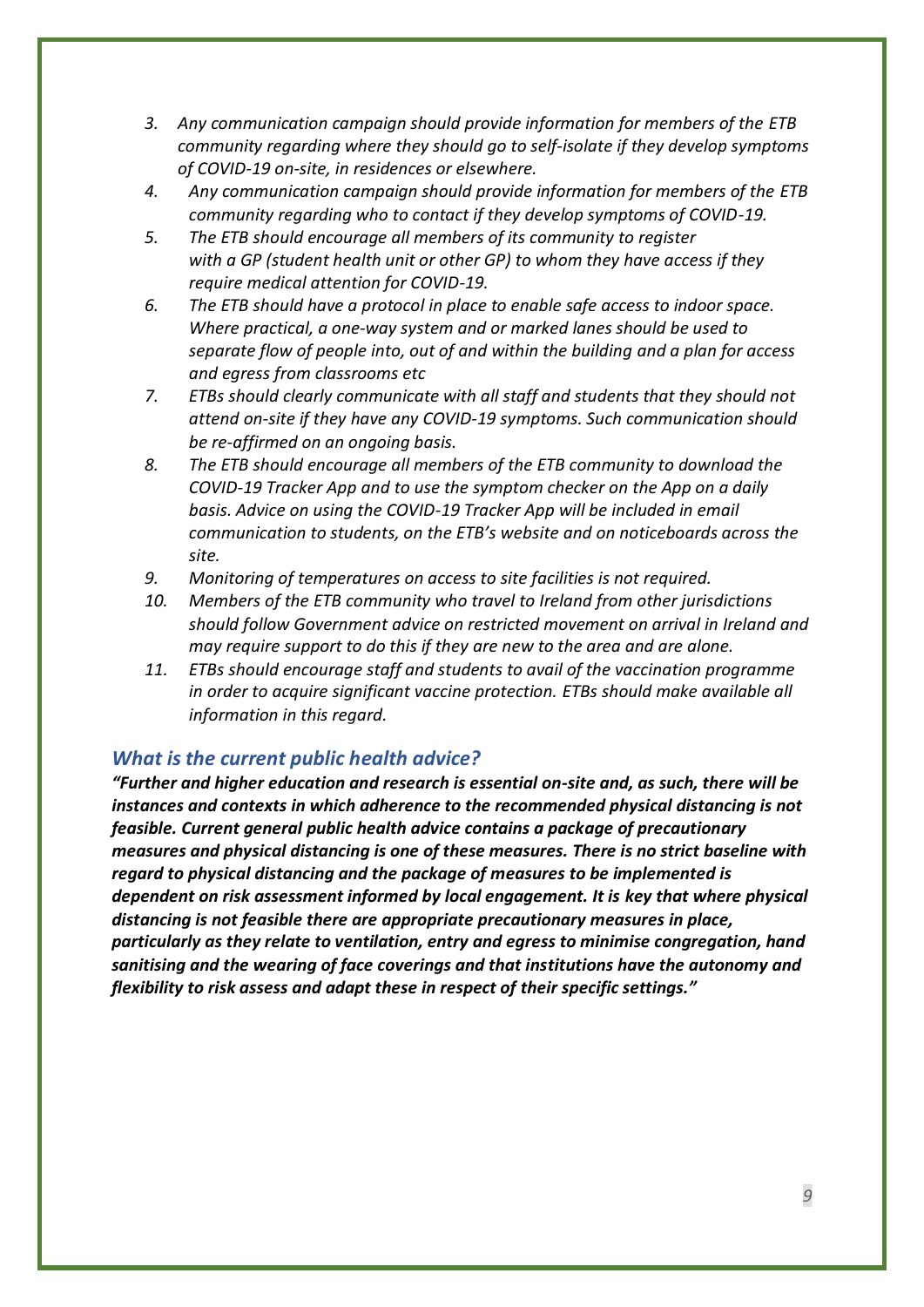## *Infection Prevention and Control*

## <span id="page-9-1"></span><span id="page-9-0"></span>*What Infection Prevention and Control (IPC) measures will be in place in my centre/college in the 2021/2022 academic year?*

*The same IPC measures that were in place last year will remain in place this year – e.g. physical distancing, wearing of masks, hand hygiene, hand sanitising and cleaning regimes.* 

## *Prior to returning to Site*

## <span id="page-9-3"></span><span id="page-9-2"></span>*What do I have to do before I return to site?*

*You must complete a Return to Work (RTW) Form which will be available from your employer. This completed form must be submitted before you return to your workplace.*

*Members must also confirm that their status has not changed following other periods of closure or leave, e.g. sick leave.*

## <span id="page-9-4"></span>*Must COVID-19 signage and sanitising stations still be in place throughout the site?*

<span id="page-9-5"></span>*Yes.*

## *Are management required to consult with the TUI prior to re-opening? Yes.*

## <span id="page-9-6"></span>*What questions should a Workplace Committee/Branch now ask management prior to a return to the workplace?*

- *Who are the Lead Worker Representatives (LWR)?*
- *Has the time remission for LWRs been applied to the timetable?*
- *Has a risk assessment been carried out for each working and communal space, e.g. teaching space, staff offices, canteen?*
- *Will you please supply a copy of the risk assessments in an understandable format for each space?*
- *Does each space have adequate ventilation?*
- *How will adequate ventilation be monitored?*
- *Will CO2 monitors be available?*
- *Will physical distancing of 2m apply in teaching spaces and/or communal areas?*
- *If 2m distancing is not feasible what mitigating measures will apply?*
- *What arrangements will apply for immuno-compromised staff?*
- *What arrangement will apply for staff in the early stages of pregnancy?*
- *What arrangements will apply for other High Risk (HR) staff?*
- *What arrangements will apply for Very High- Risk staff (VHR)?*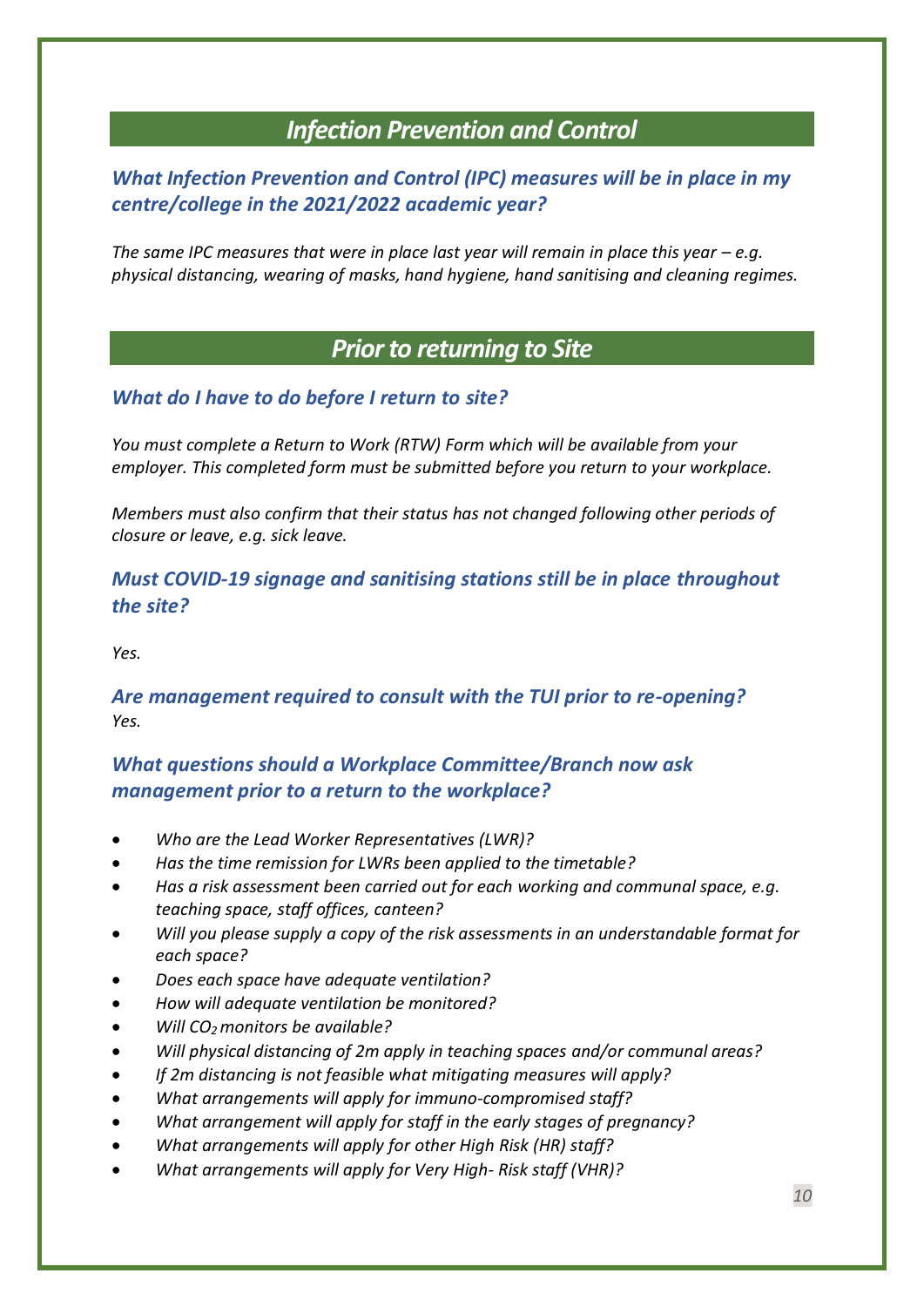- *Other than the categories of staff organised by the TUI, what other staff will be returning on-site?*
- *What arrangements are in place for entry and egress and minimisation of congregation?*
- *Will you please clarify the arrangements for emergency remote teaching, if required?*
- *How will the requirement for mask wearing be enforced?*
- *How will medical exemptions for students/learners who will not be wearing masks be communicated to our members?*
- *Will microphones be available for staff owing to the necessity to wear masks?*
- *Will members and students have access to cleaning products to clean their desks/work areas after use?*

## <span id="page-10-0"></span>*Will training be provided to teachers on COVID-19 and related issues?*

*Yes. The Department of Education (DE) has published training videos for use in post-primary schools which are also relevant to the FET setting. Training should be completed by newly appointed staff. The training videos address COVID-19 training for all staff in centres. The links to all videos have been sent to your ETB.*

*In addition, the DE has published posters (in English and Irish) for use in schools, which can be used in centres/colleges – these are also applicable in FET Centres. These posters cover coughing etiquette, correct hand washing, wearing of masks, correct use of hand sanitisers, etc.*

#### <span id="page-10-1"></span>*Will training be provided to new Lead Worker Representatives?*

<span id="page-10-2"></span>*Yes. Lead Worker Representative induction is mandatory for LWRs.*

## *Are management required to undertake risk assessments in every classroom/practical room/staff office, etc. prior to re-opening?*

*Yes. An employer is required under the Safety, Health and Welfare at Work Act, 2005 to ensure the safety and welfare of staff at work. It is the duty of the employer to carry out a risk assessment to meet these obligations, including workplace pregnancy risk assessments. For specific questions on health and safety and for updated legislation, please refer to the Health and Safety Authority (HSA): [https://www.hsa.ie](https://www.hsa.ie/)*

#### <span id="page-10-3"></span>*Am I entitled to view these risk assessments?*

*Yes. Under the Safety, Health and Welfare at Work act, you are entitled to this information. <http://www.irishstatutebook.ie/eli/2005/act/10/enacted/en/print#sec19>*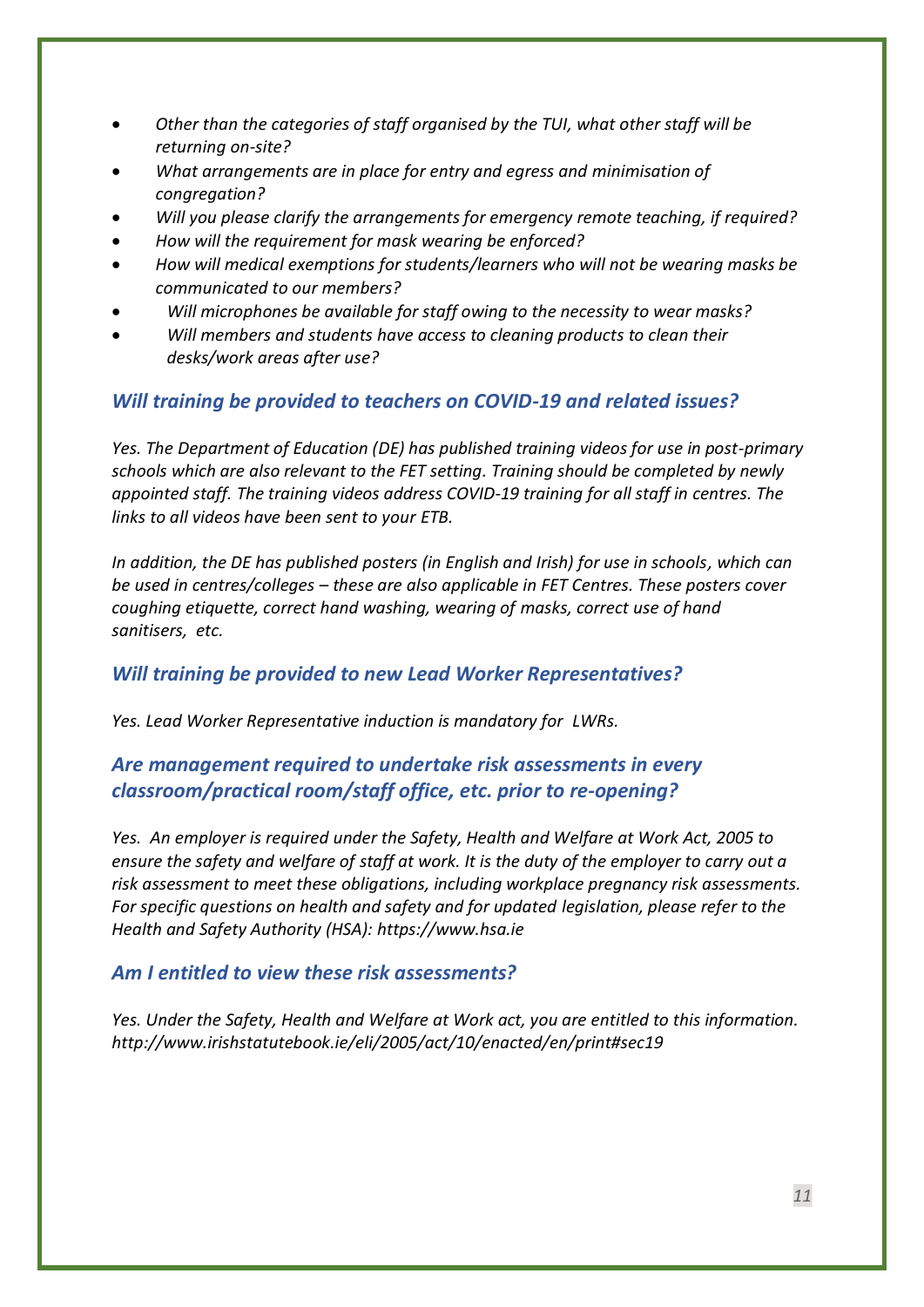## <span id="page-11-0"></span>*If there is an immediate H&S risk, that has not been assessed or that has been assessed but ignored, how do I proceed?*

*If the room/work space to which a member is assigned is unsafe (in terms of the relevant sections of the Health and Safety legislation) and therefore poses an immediate threat to, or places at unacceptable risk the health and safety of the member, the member should* 

- *immediately and formally apprise ETB management and the LWR of her/his concerns.*
- *advise management that s/he will not be using the room/work space until it is made safe and that, in the interim, s/he is available to continue with her/his work in a suitable and safe work space.*
- *without delay, inform the TUI Branch accordingly*

## <span id="page-11-1"></span>*Can I refuse to work in a classroom/facility/office that is unsafe?*

*Yes. If the space is unsafe – for example an internal space without windows to the outside, or mechanical ventilation of an adequate standard – immediately advise both the Lead Worker Representative and the TUI Branch Officers that the ETB is in breach of the requirements of the Health and Safety Legislation (sections 8/9).* 

*The LWR and Branch should separately so advise ETB management. Management should be advised that you are available for work in a suitable safe space but that neither you nor other members will work in the identified unsafe space. In identifying a space as unsafe in this context, the risk assessment process and the relevant Health and Safety legislation must be invoked.*

## <span id="page-11-2"></span>*Can a member continue to engage in Emergency Remote Teaching (ERT) as opposed to returning to the physical setting of a centre?*

*ERT may be used for example:*

- *where classrooms can't be used (e.g., lack of appropriate ventilation because there are no windows)*
- *if there is a partial or full closure of a college, building or department*
- *in the case of delivery by a Very High Risk(VHR) member of staff or to a VHR student, as per previous advices in this regard i.e. additional tuition to a VHR student must be separate from class tuition and within timetabled hours.*

<span id="page-11-3"></span>*A number of my students are isolating, do I have to provide additional support to these students through ERT as well as teaching the rest of the class onsite?*

<span id="page-11-4"></span>*You are not required to teach both groups simultaneously.*

## *Can meetings such as staff meetings continue to be held remotely?*

*Yes. As below.*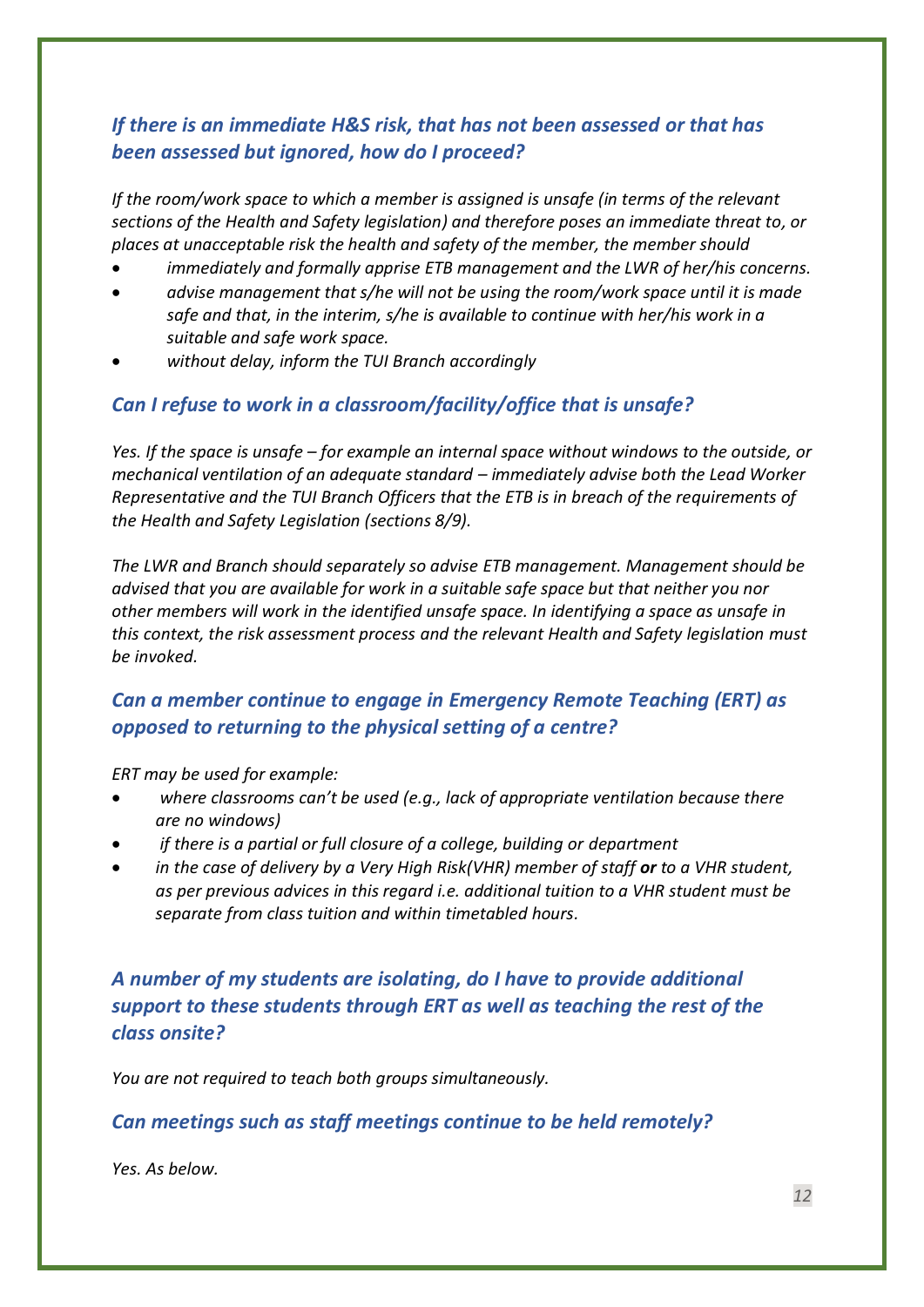## <span id="page-12-0"></span>*How should staff meetings be conducted?*

*When organising staff meetings, management should make every possible effort to hold them remotely. It may be possible to hold meetings safely in small groups while maintaining a 2 metre distance. Large gatherings in one physical space are to be avoided. Consideration should be given to formation of staff pods or teams who work together and who can take breaks together.*

## *Lead Worker Representative (LWR)*

#### <span id="page-12-2"></span><span id="page-12-1"></span>*What is a Lead Worker Representative (LWR)?*

*A Lead Worker Representative is a person, selected by staff, to assist centre management to implement a range of measures to prevent the spread of COVID-19 in a centre.*

<span id="page-12-3"></span>*Is a Lead Worker Representative the same as the Safety Representative? No. Both roles are separate although they may be undertaken by the same person*

<span id="page-12-4"></span>*How many Lead Worker Representatives (LWRs) should my centre have? The number of LWRs a centre has depends on the total number of staff in the centre. Every centre will appoint one Lead Worker Representative.* 

*In centres with more than 40 staff (inclusive of teaching staff, secretaries, caretakers etc.), a second Lead Worker Representative may be appointed. Appointment by management follows selection by staff of the LWR/s, in accordance with a process that has been agreed at national level.* 

## <span id="page-12-5"></span>*I was a Lead Worker Representatives (LWR) in my centre last year. Does this mean I am automatically the LWR this year?*

*Not necessarily. A new selection procedure should take place in advance of the new academic year. However, the person/s who undertook the role last year may undertake the role this year.*

#### <span id="page-12-6"></span>*Does a LWR have any legal responsibilities?*

*No. A Lead Worker Representative does not have any legal responsibilities in relation to COVID-19 measures other than those that apply to employees generally.*

### <span id="page-12-7"></span>*Who selects the LWR?*

*There is a nationally agreed process that must be followed. The first step in the process requires centre management to seek expressions of interest from all staff. If more people are interested in the position than there are LWR positions on offer, an election by all staff must take place.*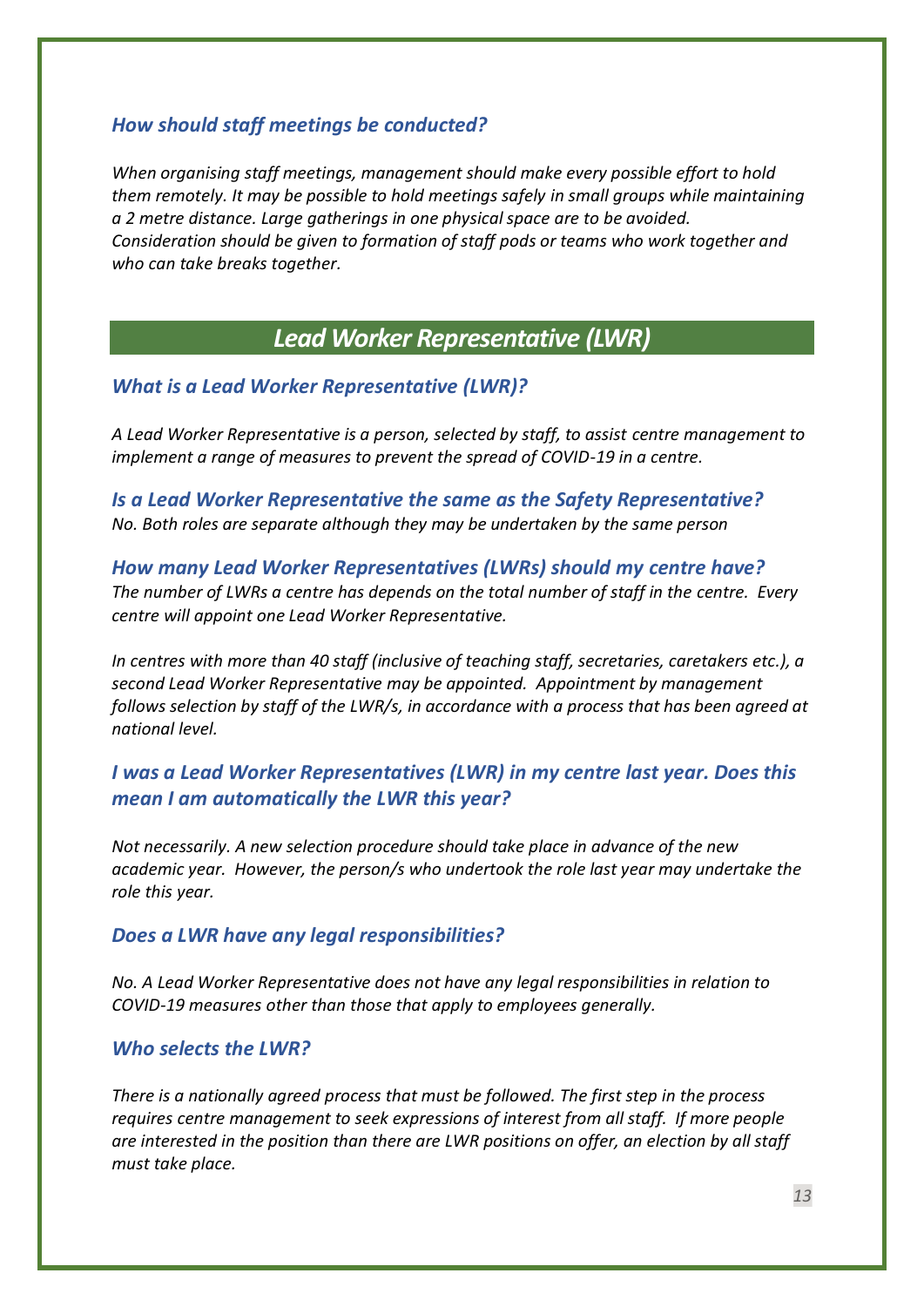## <span id="page-13-0"></span>*I have been selected by staff to be the Lead Worker Representative. What exactly do I do?*

*You are required to:*

- *Represent all staff in your centre/college*
- *Keep up-to-date with the latest COVID-19 public health advice*
- *Liaise and work with centre/college management to ensure, insofar as is practicable, the safety, health and welfare of all staff in the centre/college, including consulting on COVID-19 control measures implemented in centres*
- *Promote good hygiene practices*
- *Assist management to implement measures to suppress COVID-19 in the centre/college*
- *Monitor, in conjunction with centre/college management, compliance with measures introduced to prevent the spread of COVID-19*
- *Conduct safety reviews - including a walk around of the centre/college at least twice a week - to ascertain if safety measures are being complied with*
- *Report any concerns immediately to centre/college management*
- *Keep records of any issues of concern*
- *Keep records of actions taken by centre/college management to rectify concerns*
- *Consult with centre management on the centre's/college's COVID-19 Response Plan*
- *Consult with colleagues on all matters relating to COVID-19 in the centre/college*
- <span id="page-13-1"></span>• *Make representations to centre/college management on COVID-19 related matters*

## *Should all staff know who the LWR is?*

*Yes. All staff should be advised of the name and contact details of the LWR/s. Centre/college management is required to provide this information.*

## <span id="page-13-2"></span>*Am I entitled to time off timetable to undertake the role of LWR?*

*Yes. Members are entitled to a reduction of 2 hours class contact/teaching time per week to engage in this role.* 

*For example, a full-time teacher in an FE College (who is not an AP1 post holder) would ordinarily have a maximum of 22 class contact per week. If selected/appointed as LWR, s/he will have a maximum class contact of 20 hours per week.*

*If a teacher with an AP1 post of responsibility is selected by staff to be a LWR, s/he will be entitled to 2 hours off class contact/teaching time to engage in this role and will therefore have a maximum class contact of 16 hours per week.* 

*If a member of staff has a contract for 35 hours per week (e.g. Youthreach), the 2 hours should be reduced from any teaching timetable or, in the case of the administrative element of a contract, clearly delineated from the administration time dedicated to other duties.*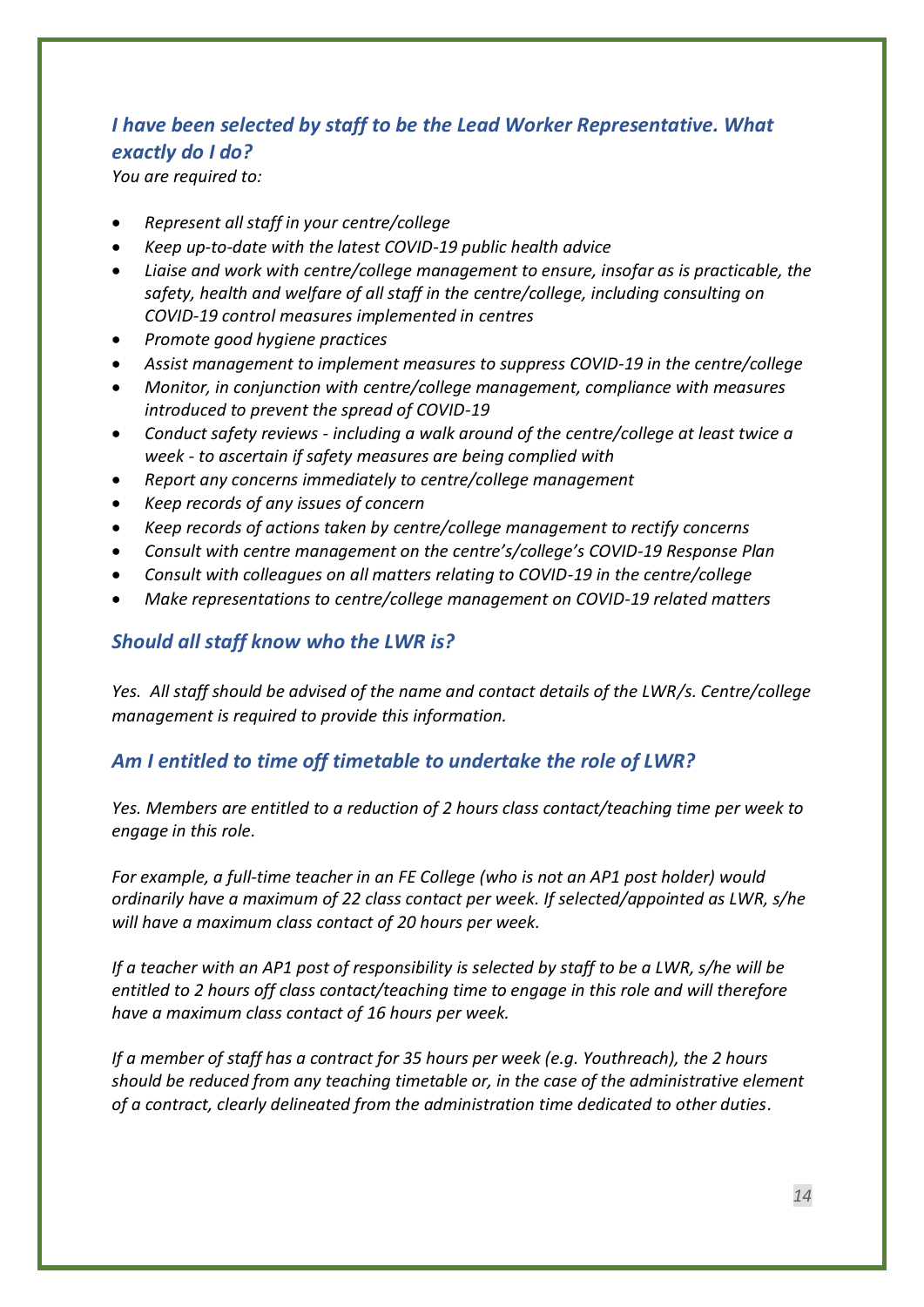<span id="page-14-0"></span>*Is the time remission from timetable for the LWR available for the duration of the academic year 2021/2022?*

<span id="page-14-1"></span>*Yes.* 

## *Can centre management ask me to undertake alternative or additional duties/responsibilities during the 2-hour remission for LWR activities?*

*No.* 

*The time cannot be used for any purpose other than those set out above.*

## *COVID-19 Vaccination*

## <span id="page-14-3"></span><span id="page-14-2"></span>*Is it envisaged that all staff will be offered a vaccine prior to the re-opening of FET?*

*Yes. All members eligible for a COVID-19 vaccine, and who opt to avail of the vaccine, should be fully vaccinated prior to a return to work.*

## <span id="page-14-4"></span>*Can an employer ask me if I am vaccinated?*

*In the following circumstances, an employer can ask you if you are vaccinated.*

- *A member who has 'significant vaccine protection' and who has been advised by the HSE that he/she is a close contact of a confirmed COVID-19 case, may be required to inform her/his employer. The HSE rules around restricted movement have changed for individuals with 'significant vaccine protection'. In certain circumstances, determined by the HSE, such individuals are no longer required to restrict their movements where they are a close contact of a confirmed COVID-19 case.*
- *Where an employee is required to attend the workplace and is a close contact, the employer may need to establish, in limited circumstances, if he/she has 'significant vaccine protection', in order for the employer to take a decision in relation to health and safety requirements and workplace attendance.*

## <span id="page-14-5"></span>*Will all students be offered a vaccine prior to the re-opening of FET?*

*Students aged over 18 who opt to avail of the vaccine should be fully vaccinated (i.e. have received both doses) prior to FET re-opening.*

*Students aged 16 – 18 who opt to avail of the vaccine should be fully vaccinated (i.e. have received both doses) prior to FET re-opening.*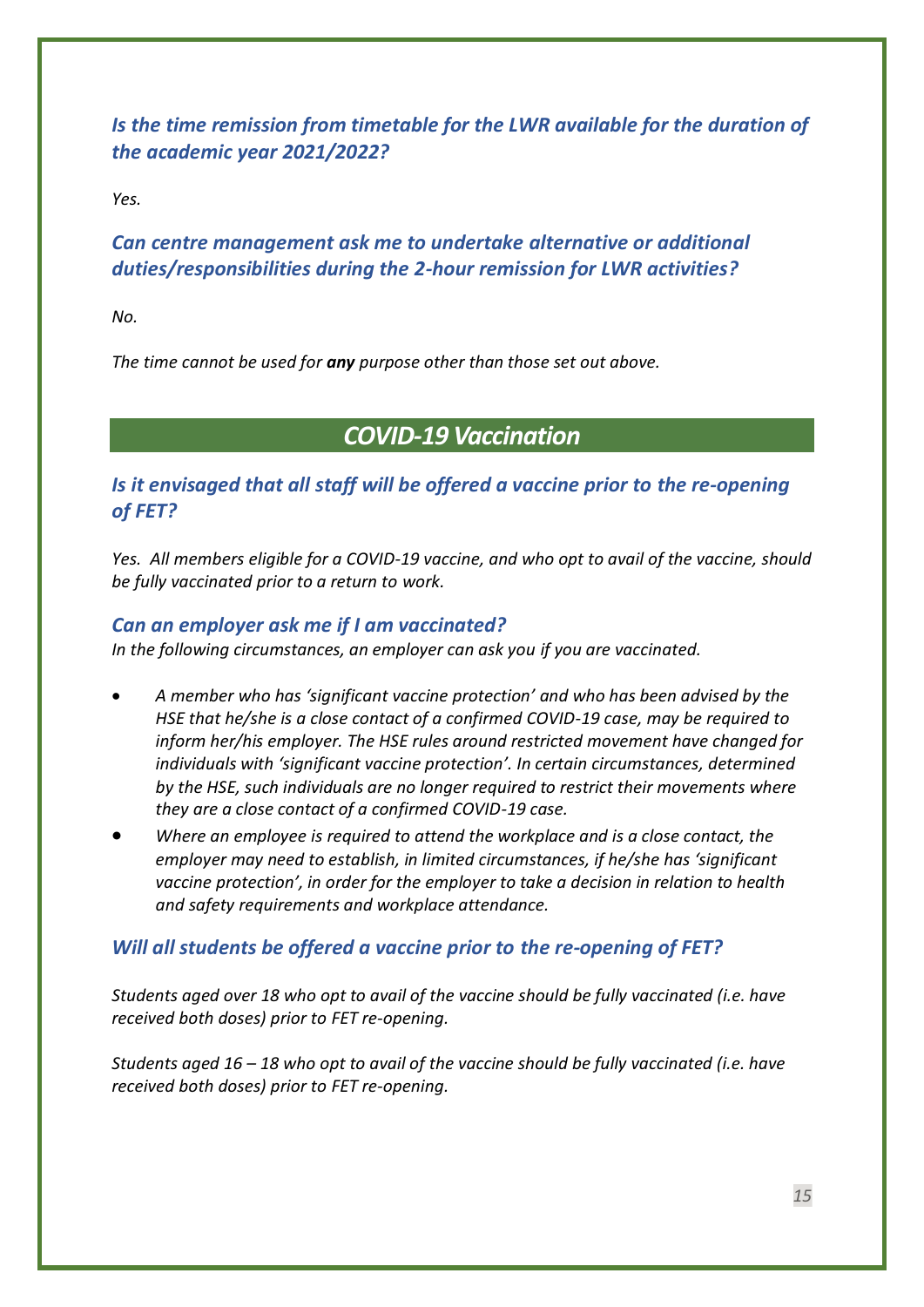## *Social Distancing/Physical Distancing*

## <span id="page-15-1"></span><span id="page-15-0"></span>*What is social distancing/physical distancing?*

*Social/physical distancing involves minimising contact and maintaining distance between potentially infected individuals and healthy individuals. Members should maintain 2 metre distance between themselves and others, avoid all physical contact (for example, shaking hands) and also avoid sharing personal items such as pens, cups, etc.*

## <span id="page-15-2"></span>*Why is physical distancing so important?*

*It is important because it is an effective protection against transmission of the virus. In the context of the busy, crowded setting of a work space, it is a fundamental responsibility of management to provide and maintain, where feasible, this protection for staff and students.* 

## <span id="page-15-3"></span>*What are the physical distancing requirements for my classroom etc.?*

*Teaching and other spaces should be laid out and managed in order to safeguard the health of both staff and students. A physical distance of 2 metre should be maintained, where possible. However, there are situations where tuition can only be realistically delivered with less than 2 metre distancing.*

## <span id="page-15-4"></span>*Where 2 metre physical distancing is not feasible - does the employer need to outline why it is not feasible and outline the additional mitigation measures that are being used?*

*There will be circumstances under which teaching cannot be delivered while maintaining 2m distance between learners - i.e. practical elements of certain courses, skills demonstrations etc (see further advice below) - and under such circumstances the distance between learners' seats or workstations may be reduced to (but not less than) 1m, with appropriate precautions to minimise the risk of viral transmission, and specific provision made for vulnerable learners.*

*Any other infringement on the 2m physical distancing is dependent on risk assessment informed by local engagement. The employer must give the reason/s and must outline the other mitigation factors available and in operation and how they mitigate the spread of infection by COVID.*

## <span id="page-15-5"></span>*What should be done where management forms the view that 2 metre distancing is not feasible?*

*The following steps should be implemented in sequence:*

- *There should be local engagement with staff and staff trade unions*
- *Management should already have conducted a risk assessment to establish how best to mitigate the reduction from 2 metres (i.e. other measures including but not limited to*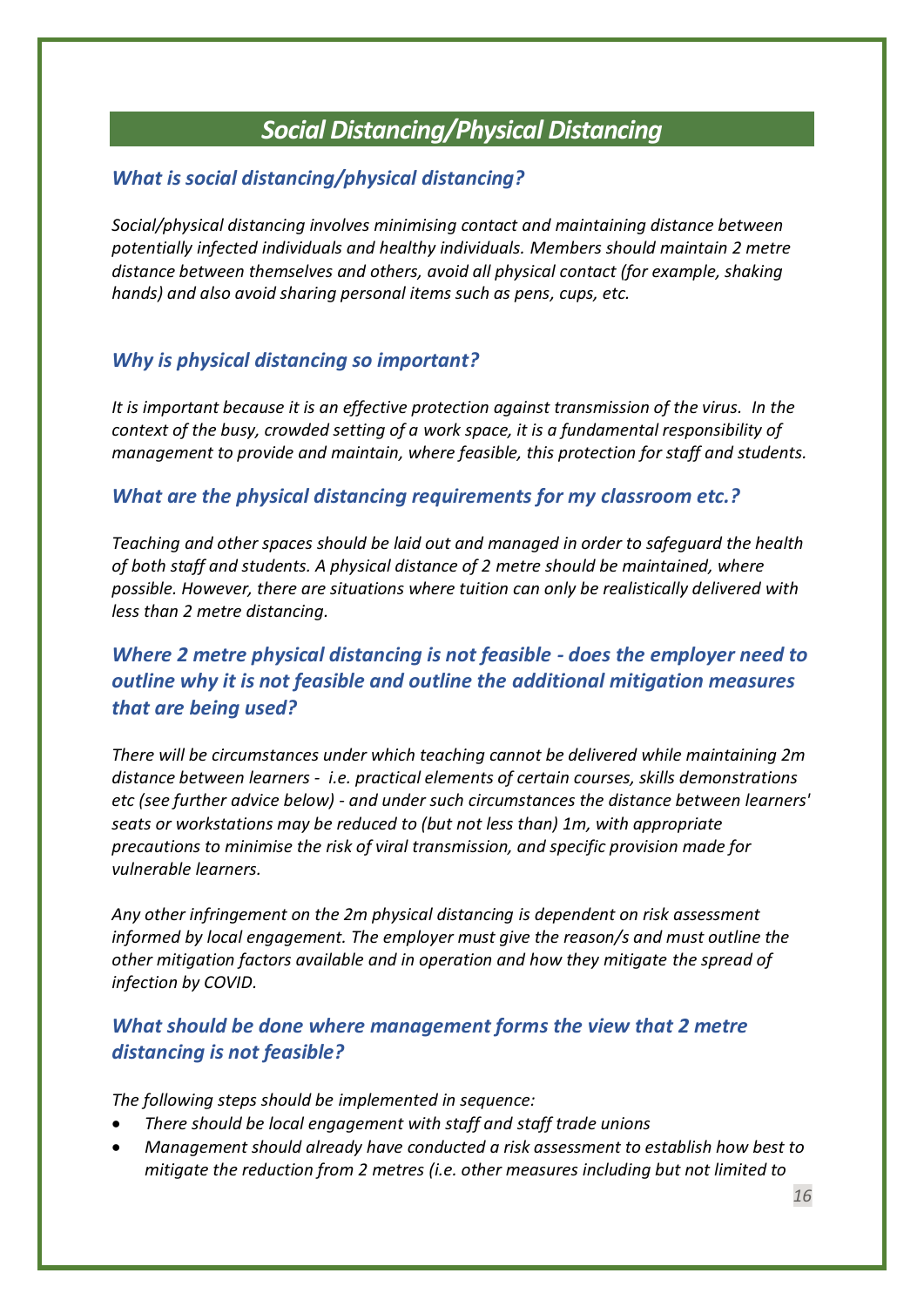*those set out above - ventilation, quality of masks required, etc.) and the TUI Branch (and members) must insist that this risk assessment is made available and explained in layman's terms*

• *If the local engagements cannot resolve issues with management, then the matter should be referred to the Director of FET, the local TUI Branch and the TUI Head Office official with responsibility for your branch who will forward it to the FET Stakeholders- at national level for discussion/resolution.*

<span id="page-16-0"></span>*Management have advised that 2 metre physical distancing is not possible in my classroom/ work space; what should management do to protect the health and safety of staff and students?*

*Management should:*

- *Utilise and reconfigure all available space in the centre/college in order to maximise physical distancing*
- *Review timetables*
- *Reconfigure classes*
- *Consider use of live streaming within the Centre/College (not to devices outside of the workplace) to accommodate students between 2 or more rooms*
- *Access available spaces within the local community*

*Management must also ensure that all other risk mitigation measures are fully utilised, e.g. ventilation and the requirement to wear a mask.*

## <span id="page-16-1"></span>*What are the health and safety measures being implemented in canteens (staff and student)?*

*The guidance already available in relation to canteens/restaurants will generally apply in the FET context but which may require some adaption for the FET site setting. We are awaiting further clarification.*

## *Cleaning*

#### <span id="page-16-3"></span><span id="page-16-2"></span>*How often should classrooms be cleaned?*

*Each FET setting should be cleaned at least once per day by cleaning staff. Additional cleaning should be focused on frequently touched surfaces – door handles, hand rails, chairs/arm rests, communal eating areas, sink and toilet facilities.*

*Students/learners and staff are also responsible for wiping down their own individual work area during the day.* 

- *Students/learners who move between classes should be given cleaning products to allow them to wipe down their own desk, chair and surface area before they leave the room.*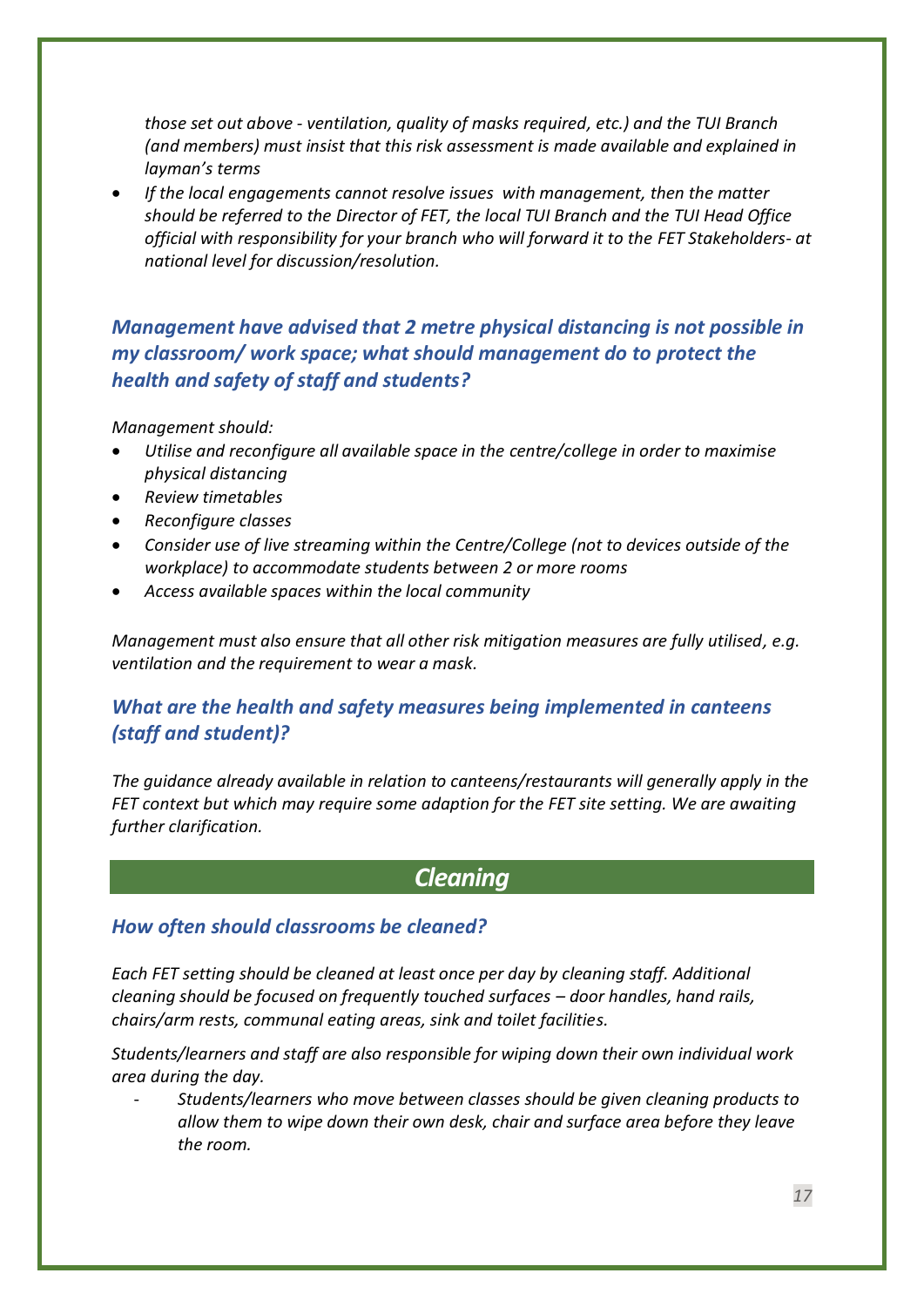- *All staff will have access to cleaning products and will also be required to clean and disinfect their work area each day/before they leave the room.*

## <span id="page-17-0"></span>*Ventilation*

## <span id="page-17-1"></span>*What about ventilation? Is it important?*

*Yes, good ventilation is important in preventing spread of the virus. Classrooms and other work spaces must be well ventilated. For example, the opening of all windows and doors is recommended. Frequent complete air change should take place as required.*

## <span id="page-17-2"></span>*What practical measures should be used to ensure good ventilation?*

- *Open windows to introduce fresh air. If possible, windows should remain open during tuition hours.*
- *Partially opening a number of windows rather than fully opening one can help minimise discomfort. In colder weather, to minimise the chilling effect, windows nearest and above the radiator should be opened.*
- *Rooms should not be stuffy or have condensation on the window glass.*
- *Workplaces should ensure that all permanent ventilation openings in rooms are fully open and not blocked by wall hangings etc. These normally are either a circular or rectangle ventilation grill on the external wall or linear slot type ventilators built into the window frames. All of these should be opened all the time. If they have been taped and sealed for decorating purposes then the tape/sealing must be removed.*
- *All mechanical ventilation systems and any air conditioning systems should be set to 100% fresh air. Any air conditioning units that cannot operate on 100% fresh air should be left off. Management needs to check with unit suppliers if in doubt.*
- *Rooms with no windows and no mechanical ventilation or inadequate ventilation to the outside should not be used for activities. If management seeks to insist that such rooms/spaces be used, you should invoke the relevant Health and Safety legislation and follow the procedure set out above in that regard. You are not obliged to work in a room/space that is unsafe. Of course, you remain available for work once management meets its obligations to provide you with a safe room/space.*
- *The risk assessment of each room/space should make clear how it is to be safely and adequately ventilated.*

## *CO<sup>2</sup> Monitors*

## <span id="page-17-4"></span><span id="page-17-3"></span>*Should centres/colleges have CO2Monitors?*

*As an additional mitigation measure, portable CO<sup>2</sup> monitors can be used. The TUI was the first group to call for the provision of these monitors, arguing that they would help members to know when enhanced ventilation is required, both to improve air quality in rooms but also to ensure that sufficient air changes are taking place to reduce the risk of spreading COVID-19. It is important to note that the monitors do not regulate air quality. They simply*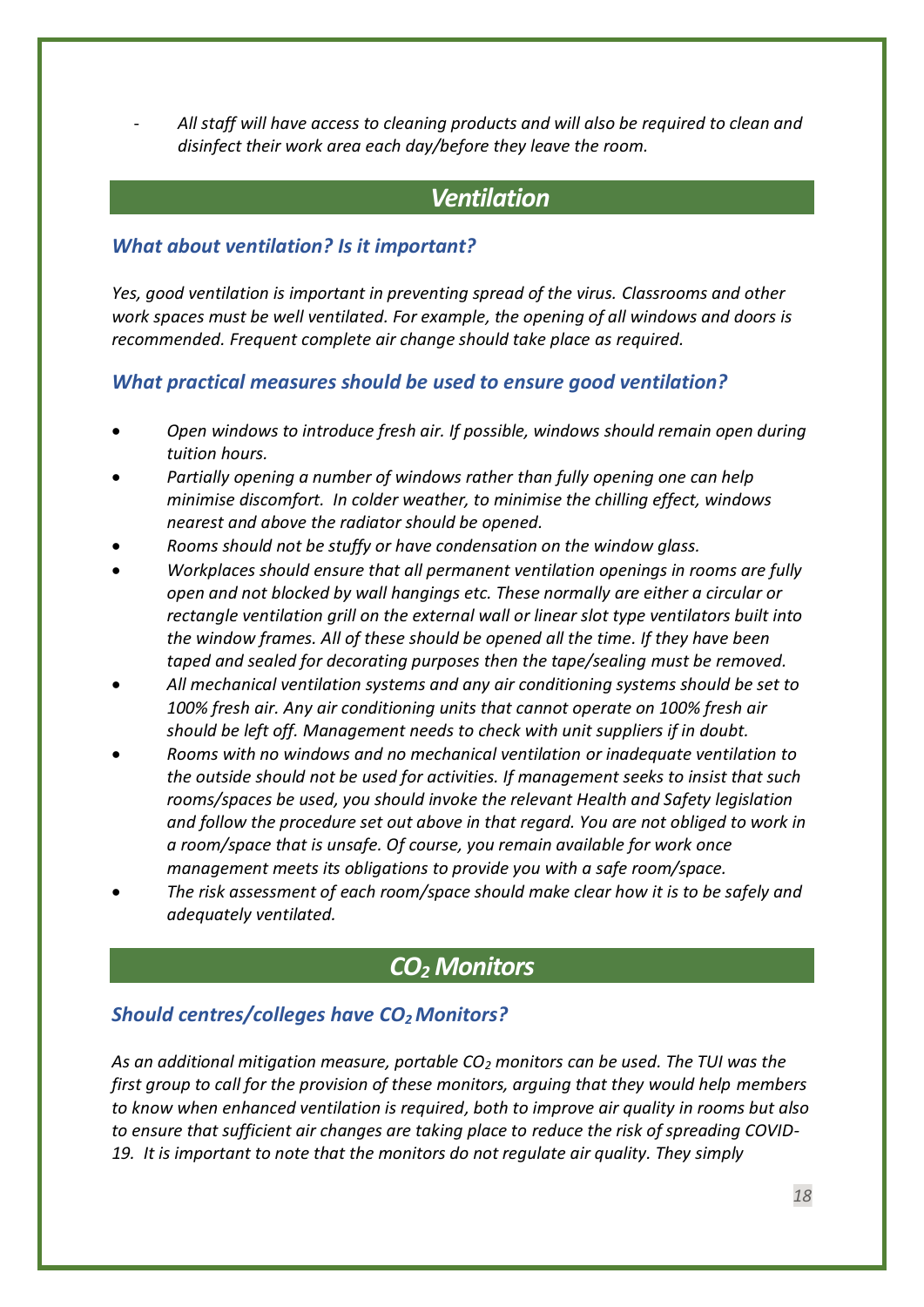*measure the CO<sup>2</sup> level, thereby giving an indication of air quality. They are a guide as to when it is appropriate to open windows and initiate air change. Monitors deployed must provide a digital display of the CO2levels. Monitors that rely on colour-coding do not meet the digital standards.*

## <span id="page-18-0"></span>*How effective are CO<sup>2</sup> monitors in relation to COVID-19?*

*The use of CO2monitors can provide a useful general indication that areas/rooms may not be adequately ventilated and can enable occupants to become familiar with the impact that activities, outdoor weather and window openings have on levels of good ventilation within a room.*

*In the context of COVID-19 transmission, CO2measurements are not a reliable proxy of risk to airborne exposure to the virus. Nevertheless, CO2measurements can be used to identify poorly ventilated multi-occupancy spaces. However, CO2measurements are a less reliable measure of ventilation performance in single or low occupancy spaces (such as offices) or in very large spaces (such as corridors).*

*It is important, however, that air exchanges also occur in corridors and offices.*

#### <span id="page-18-1"></span>*What level of CO<sup>2</sup> indicates that a room is not adequately ventilated?*

*A CO<sup>2</sup> level of more than 800 parts per million is an indication that the ventilation in a room needs to be improved, e.g. by opening more windows. A CO<sup>2</sup> level of more than 1500 parts per million indicates that there is a significant ventilation problem and, in the context of COVID-19, that the room should be vacated until the matter is addressed.* 

#### <span id="page-18-2"></span>*Should every room have a CO<sup>2</sup> Monitor?*

*In order to make best use of the portable monitors, their use should be focussed to those rooms where most beneficial (i.e. not placed in an idle room or in a large well-ventilated area with few students) and they should be used across rooms as necessary.* 

*It is not recommended that CO2measurements be used as an indicator of room/building ventilation when there are CO2 sources present other than people, such as cooking and bunsen burners.*

#### <span id="page-18-3"></span>*Where should I place the CO<sup>2</sup> Monitor?*

*The monitor should be placed at least 0.5 metres away from people and should not be placed near windows or ventilation grilles.*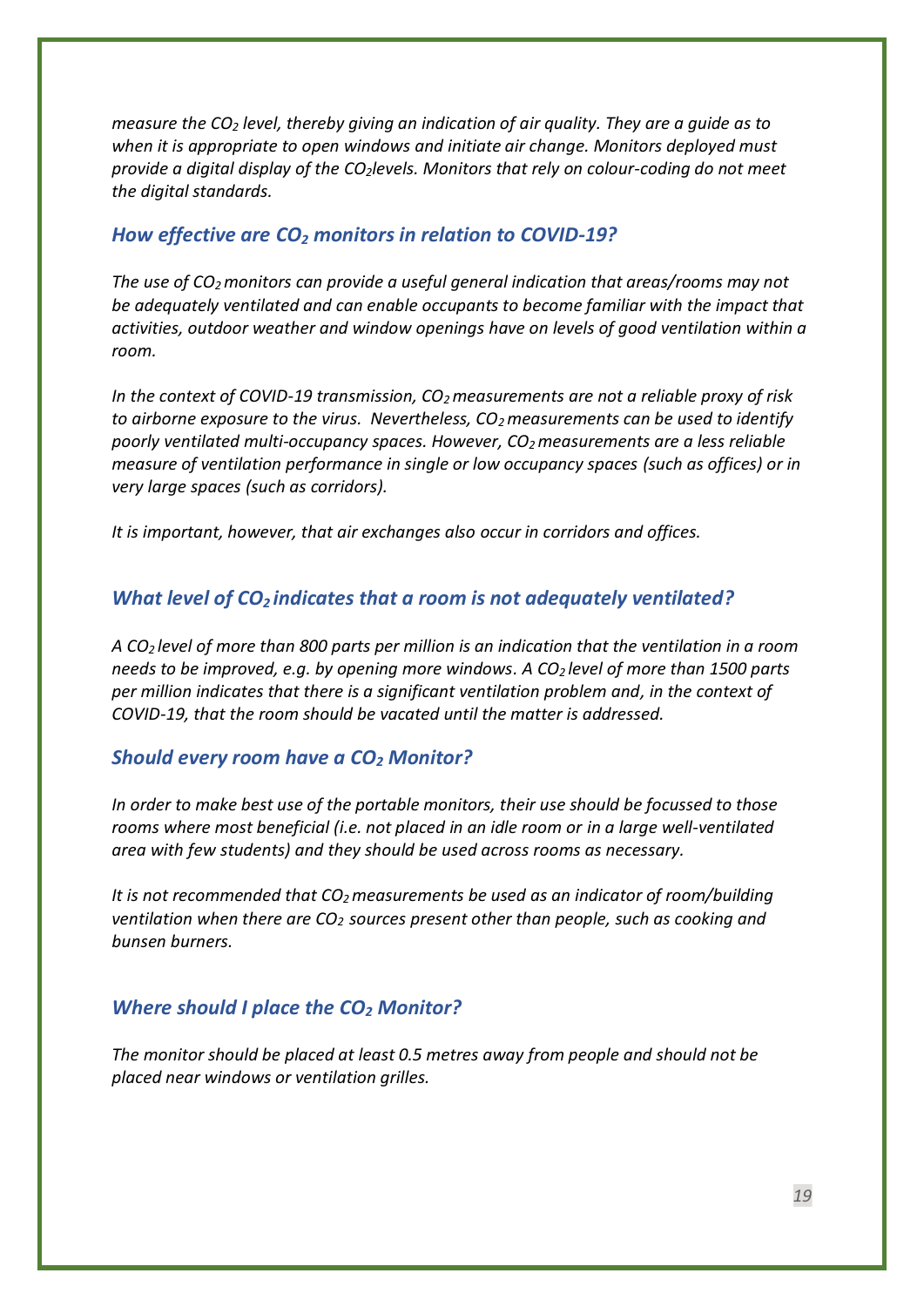## *Air Quality Cleaners*

## <span id="page-19-1"></span><span id="page-19-0"></span>*What is an Air Quality Cleaner?*

*Air Quality Cleaners are self-contained units that must be plugged into an electrical power socket in the room they serve. They typically comprise a filter or multiple filters and a fan that sucks room air into the filter system and discharges purified air back into the room. As air moves through the filter, pollutants and particles are captured.*

#### <span id="page-19-2"></span>*When should Air Quality Cleaners be used?*

*Where the practical measures for the deployment of good ventilation practices have been undertaken and poor ventilation continues to exist in a particular room/area, air cleaners may be considered as an additional measure in conjunction with other methods of ventilation that are available.*

*They should not be used to replace ventilation but should be used in conjunction with, and to support other methods of ventilation that are available.*

## *Wearing of Masks*

#### <span id="page-19-4"></span><span id="page-19-3"></span>*Do staff and students/learners have to continue to wear masks this year?*

*Yes. Wearing a mask is very important because, combined with ventilation and physical distancing, it is an effective protection against transmission of the virus. In the context of the busy, crowded setting of a centre/college, it is a fundamental responsibility of the employer to maintain this protection for staff and students by insisting that staff, students and visitors to the centre/college wear appropriate masks i.e. masks that cover the nose and chin.*

## <span id="page-19-5"></span>*How will staff be notified if a student/learner has a medical exemption and isn't required to wear a mask?*

*Internal notification systems should be agreed and used. Only staff who need to know should be informed. They should also be told of any other mitigation that might apply e.g. separate seating at a 2 m distance.*

#### <span id="page-19-6"></span>*As a member of staff, am I required to wear a mask in the centre?*

*Yes. As a member of staff you must wear a mask unless you have breathing difficulties – verified by way of a medical certificate that you must provide to your employer.*

*FET guidelines require that masks are worn at all times on site except when eating and when there is a medical exemption.*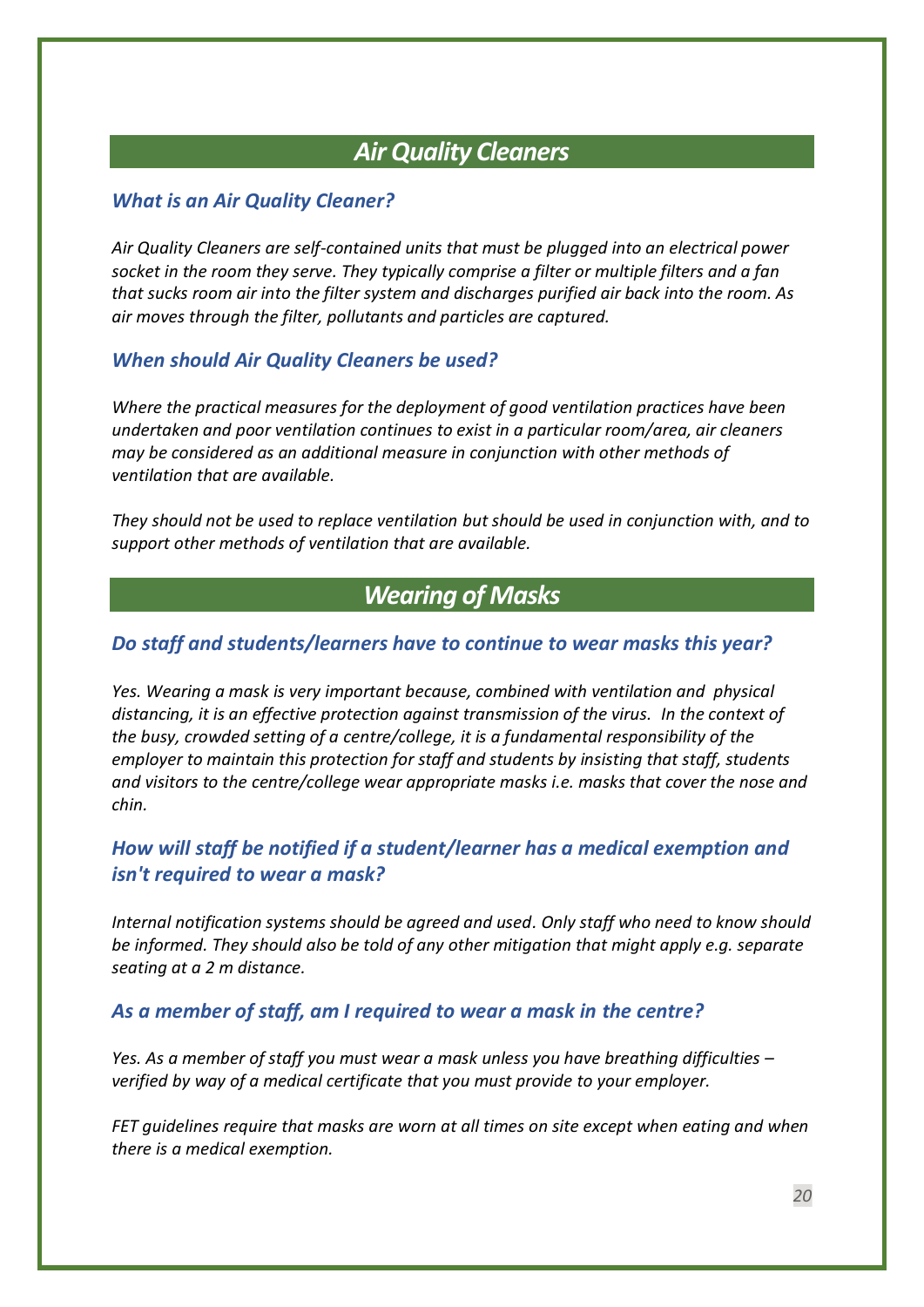## <span id="page-20-0"></span>*I have a breathing difficulty and cannot wear a mask. What happens?*

*If you are medically advised not to wear a mask and have provided a medical certificate to this effect to your employer, you must wear a clear visor and remain 2 metres from others at all times.*

## <span id="page-20-1"></span>*What type of mask should I wear?*

*The general rule is that cloth masks must be worn. This is in line with the advice of the public health authorities and has been established as a requirement by the Minister for Further and Higher Education, Research, Innovation and Science/Government.* 

- *Masks must not contain any slogans/logos/images that may cause upset or be deemed offensive*
- *Cloth masks should be washed, in a hot wash (i.e. over 60 degrees) with detergent after every day of use and/or before being used again, or if visibly soiled.*
- *Masks should not be worn if they are wet. A wet cloth mask is ineffective and may make it difficult to breathe.*

*The HPSC has published the following guidance in relation to the wearing of face masks: [https://www.hpsc.ie/a-](https://www.hpsc.ie/a-z/respiratory/coronavirus/novelcoronavirus/guidance/infectionpreventionandcontrolguidance/ppe/useoffacemasksbythegeneralpublic/Guidance%20on%20use%20of%20face%20masks%20by%20general%20public.pdf)*

*[z/respiratory/coronavirus/novelcoronavirus/guidance/infectionpreventionandcontrolguidan](https://www.hpsc.ie/a-z/respiratory/coronavirus/novelcoronavirus/guidance/infectionpreventionandcontrolguidance/ppe/useoffacemasksbythegeneralpublic/Guidance%20on%20use%20of%20face%20masks%20by%20general%20public.pdf) [ce/ppe/useoffacemasksbythegeneralpublic/Guidance%20on%20use%20of%20face%20mask](https://www.hpsc.ie/a-z/respiratory/coronavirus/novelcoronavirus/guidance/infectionpreventionandcontrolguidance/ppe/useoffacemasksbythegeneralpublic/Guidance%20on%20use%20of%20face%20masks%20by%20general%20public.pdf) [s%20by%20general%20public.pdf](https://www.hpsc.ie/a-z/respiratory/coronavirus/novelcoronavirus/guidance/infectionpreventionandcontrolguidance/ppe/useoffacemasksbythegeneralpublic/Guidance%20on%20use%20of%20face%20masks%20by%20general%20public.pdf)*

## <span id="page-20-2"></span>*Are there any exceptions to (exemptions from) the general rule (that masks must be worn)?*

*There are specified exceptions to/exemptions from this general rule. The public health authorities have stated that masks should not be worn by anybody in the following categories:*

- *Any person with difficulty breathing*
- *Any person who is unconscious or incapacitated*
- *Any person who is unable to remove the mask without assistance*
- *Any person who has special needs and who may feel upset or very uncomfortable wearing the mask; for example, persons with intellectual or developmental disabilities, mental health conditions, sensory concerns or tactile sensitivity.*

*A medical certificate to certify that a person falls into a category listed above must be provided to the employer by, or on behalf of, any person (staff or student/learner) who claims that s/he is covered by one or more of the listed exceptions/exemptions.*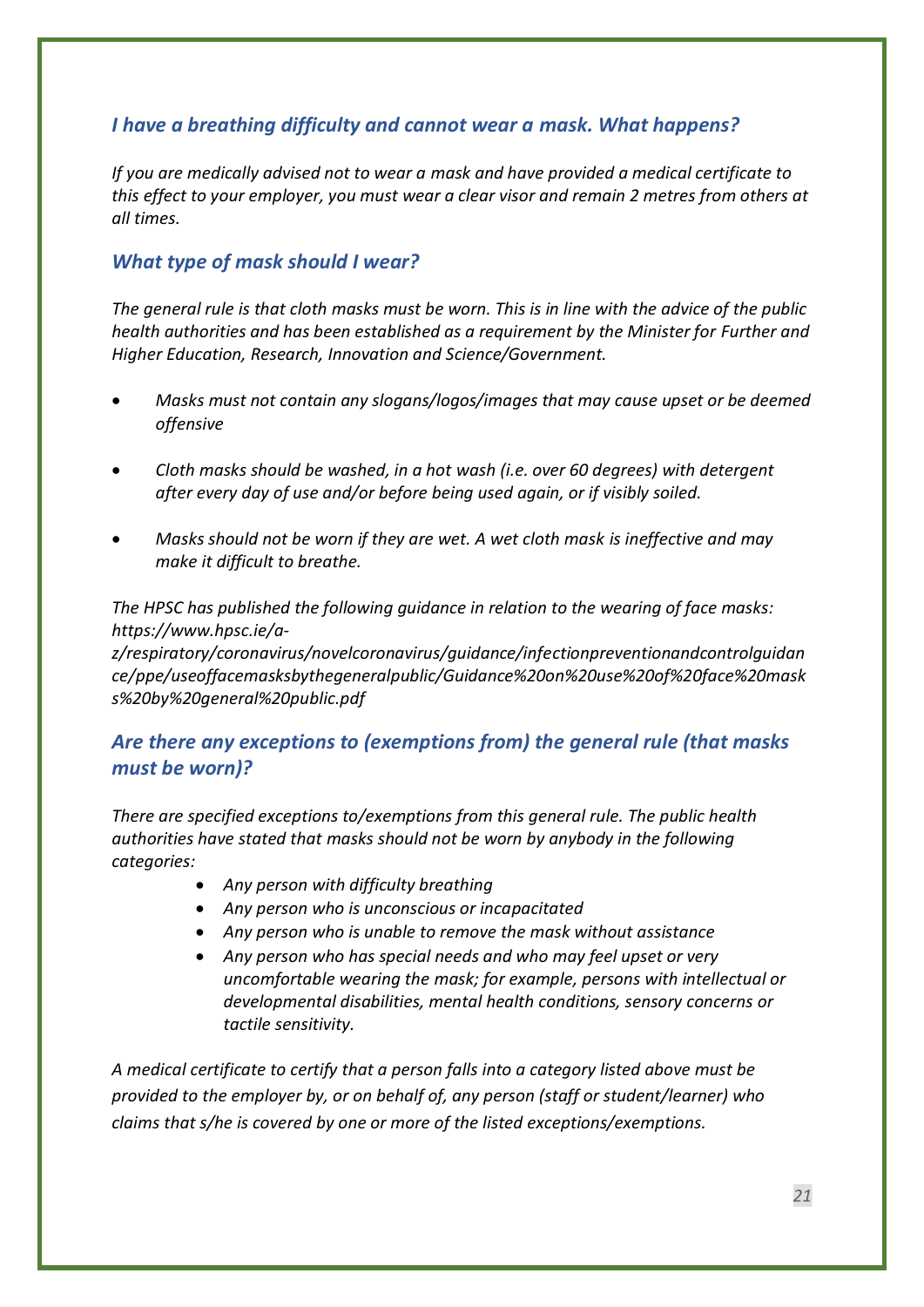## <span id="page-21-0"></span>*Can I wear a visor rather than a mask?*

*No, save in certain limited situations, where the use of clear visors should be considered; for example, when staff are interacting with students with hearing difficulties or learning difficulties. In all other instances, cloth masks must be worn.*

*Visors do not offer the same level of protection from the spread of COVID-19 as cloth masks. If a visor is used instead of a mask (in one of the limited circumstances in which that is allowed), it is particularly important that the 2 metre distancing is maintained.* 

*It is of course open to a member to wear a visor as well as (but not instead of) a cloth mask.*

#### <span id="page-21-1"></span>*Do I have to provide my own mask?*

*Members may wish to use their own cloth masks and are, in any event, expected to wash such coverings, in a hot wash (i.e. over 60 degrees) with detergent after every day of use and/or before being used again, or if visibly soiled.* 

<span id="page-21-2"></span>*However, FET Centres should have additional disposable masks available on site.*

#### *Should I wear medical standard face masks?*

*The use of medical standard face masks is not generally required in FET Centres/colleges. If for some reason close physical proximity is essential in specified circumstances, then a medical grade mask should be used.*

*The TUI is monitoring the advice of Public Health and of authorities such as the WHO in regard to the wearing of masks and the quality of mask required.*

## <span id="page-21-3"></span>*My centre/college has installed a perspex screen at my desk. Do I still have to wear a mask?*

*Yes.* 

*Members, in many instances, will be moving from room to room and should therefore wear a mask at all times. A perspex screen may be a useful additional protection but it cannot and does not reduce or remove the requirement that members wear masks. The perspex screen may also be deemed necessary in conjunction with a quality mask for staff who are categorised as High Risk from COVID-19.*

## <span id="page-21-4"></span>*My centre/college has installed a perspex screen at my desk. Is it ok if I just wear a visor?*

*No, other than in the limited circumstances set out above.*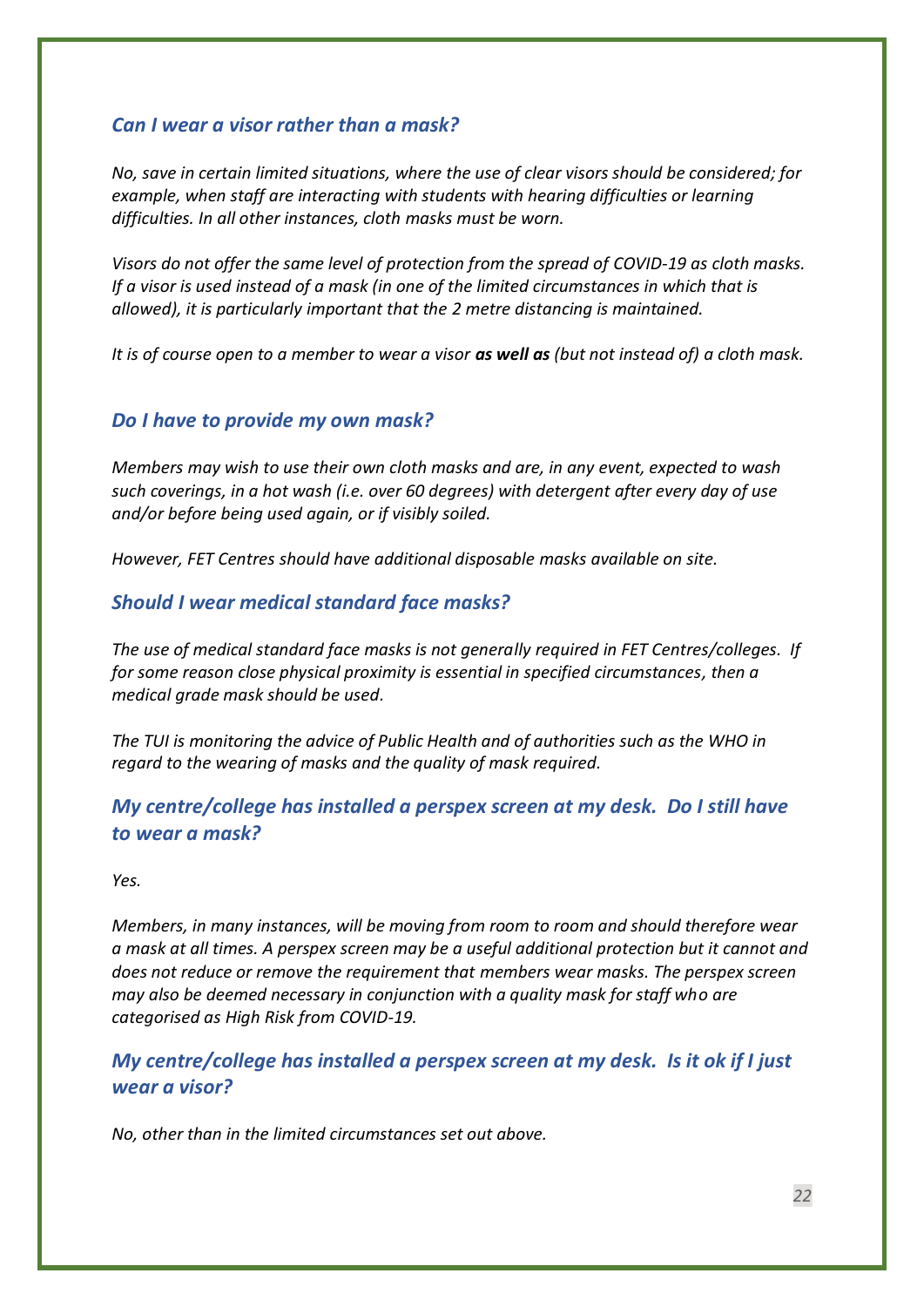*Members, in many instances, will be moving from room to room and must therefore wear a mask, as opposed to a visor, unless working with a student/learner with a hearing or learning difficulty, as specified above. If wearing a visor in one of these limited circumstances, it is essential to maintain 2 metre distancing. It is of course open to a member to wear a visor as well as (but not instead of) a mask.*

## <span id="page-22-0"></span>*Am I required to wear a mask in other areas of the centre/college outside of my classroom, for example, in the staff room?*

*Yes. All members must wear a mask. ETBs require that masks be worn at all times.* 

## <span id="page-22-1"></span>*Will I ever be required to wear additional PPE ?*

*Some circumstances and/or work activities will require the wearing of additional PPE. These include, but are not limited to:*

- *Where a suspected case of COVID-19 is identified while at work*
- *Where a member is particularly vulnerable to infection but not categorised as being in the Very High Risk category*
- *Where a member may be living with someone in the Very High Risk category*
- *When administering first aid*
- <span id="page-22-2"></span>• *For some practical activities.*

## *Will students/learners (including those in laboratories/practical rooms) be required to wear masks?*

*Yes, unless the student has a medical exemption.*

## <span id="page-22-3"></span>*Will students/learners be required to wear masks throughout the day?*

*Yes, masks must be worn by every student unless s/he* 

- *Has a breathing difficulty*
- *Is unconscious or incapacitated*
- *Is unable to remove the face covering without assistance*
- *Has special needs and may feel very uncomfortable wearing the face covering, for example persons with intellectual or development disabilities, mental health conditions, sensory concerns or tactile sensitivity.*

## <span id="page-22-4"></span>*What happens if a student, other than in one of the four categories set out above and or those with a medical exemption, refuses to wear a mask?*

*A student/learner without a medical exemption who refuses to wear a mask should be refused entry or asked to leave a room. Any such refusal should also be referred promptly to management of the centre/college and the LWR so advised. It would also be advisable and prudent for a member who has had to refuse entry (to a student) to report the incident to the Branch Officers of the TUI.*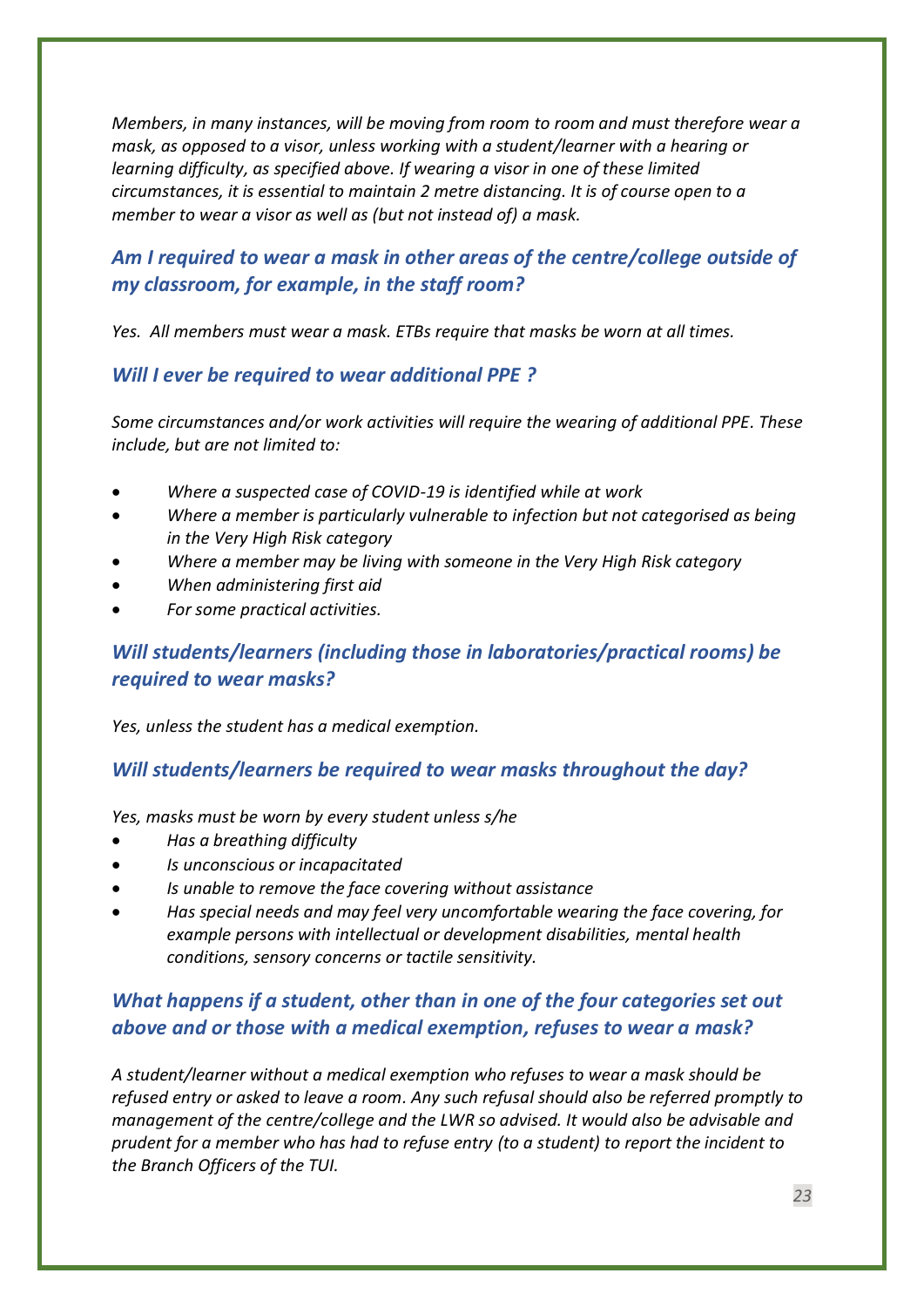*If there is a continued refusal by a student/learner to wear the mask or leave the class the staff member should end the class and report to management that the class had to be abandoned for health and safety reasons.*

## <span id="page-23-0"></span>*Would reliance on physical distancing allow a workplace to abandon compulsory mask wearing*

<span id="page-23-1"></span>*No. Absolutely not. Both measures are required.*

## *Does the roll-out of the vaccination programme allow a centre/college to abandon compulsory mask wearing?*

*No. The threat represented by COVID-19 remains potent, not least because of the prevalence and transmissibility of the Delta variant.* 

## *Hand Hygiene*

<span id="page-23-3"></span><span id="page-23-2"></span>*How often should members of staff and students/learners wash their hands/use hand sanitiser in work?*

- *On arrival at work*
- *When moving between rooms*
- *Before eating or drinking*
- *After using the toilet*
- *After petting animals*
- *After being outdoors*
- *When their hands are physically dirty*
- <span id="page-23-4"></span>• *When they cough or sneeze*

## *Temperature Checks*

## <span id="page-23-5"></span>*Is it appropriate for my workplace to take the temperature of staff and students and refuse entry to those with a high temperature?*

*There is currently no provision in the guidelines for taking the temperature of staff and/or students at workplaces. Students and staff should be reminded regularly by the ETB authorities that if they feel unwell and/or have any COVID-19 symptoms they must not attend.* 

## *Antigen and PCR Testing*

#### <span id="page-23-7"></span><span id="page-23-6"></span>*Will there be Rapid Antigen Testing in ETBs?*

*Some training sites are currently involved in a pilot studying the effectiveness of antigen testing*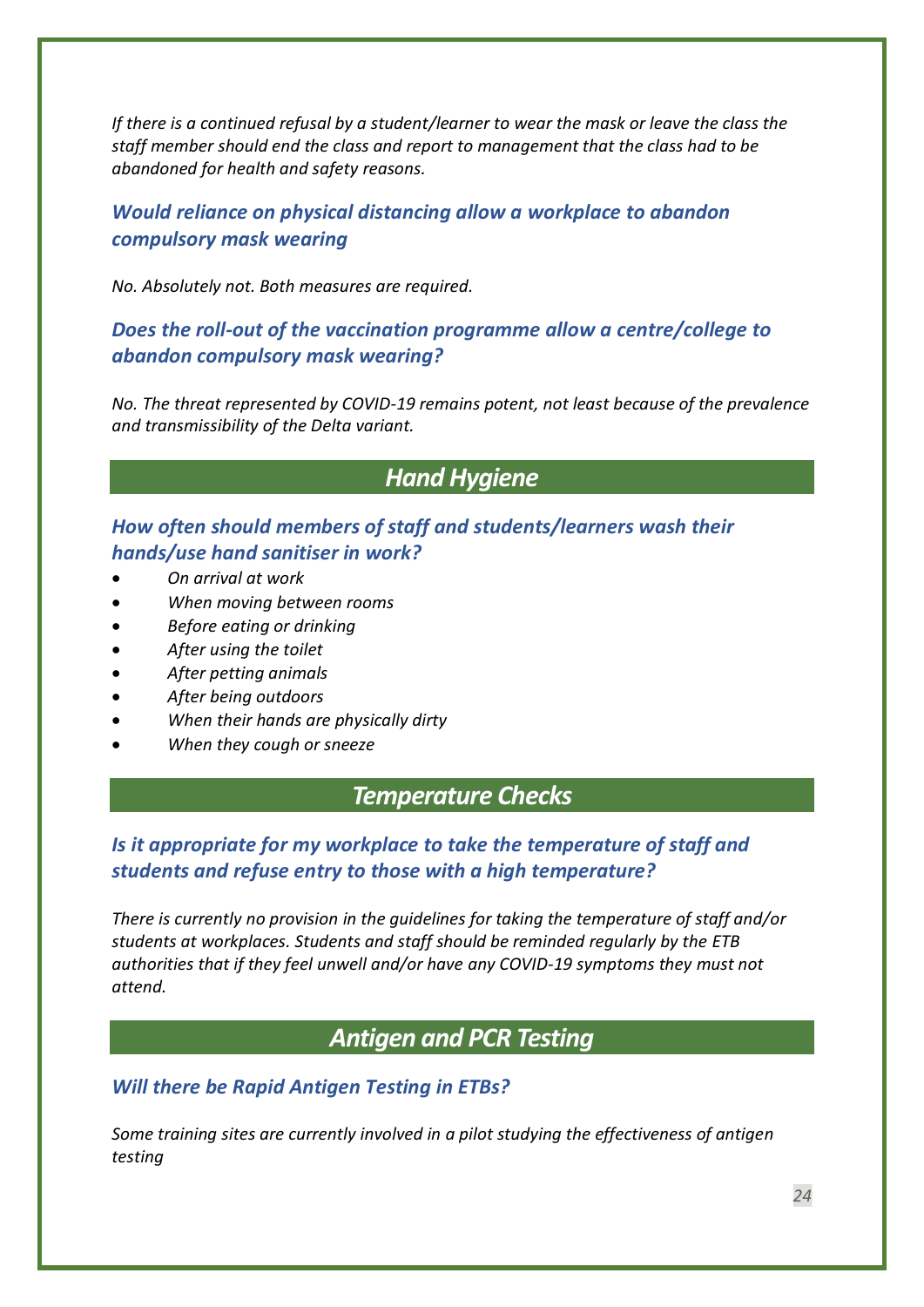*If the results of the pilot indicate that antigen testing is an effective measure in preventing the spread of COVID-19, then the Minister has indicated his support for its implementation across the sector.* 

*Underlying illnesses/conditions*

## <span id="page-24-1"></span><span id="page-24-0"></span>*I have a pre-existing illness and do not feel safe returning to on-site work. What do I do?*

*In relation to COVID-19, the HSE has classified certain underlying illnesses/conditions as putting persons at either Very High Risk or High Risk. You will need to establish which category you are in as different procedures apply to each. Therefore, you should consult the HSE lists of illnesses in advance of returning to work. The list of illnesses/conditions is available a[t https://www2.hse.ie/conditions/coronavirus/people-at-higher-risk.html](https://www2.hse.ie/conditions/coronavirus/people-at-higher-risk.html)*

## *Very High Risk Teachers*

## <span id="page-24-3"></span><span id="page-24-2"></span>*How do I know if I am in the category of being at Very High Risk from contracting COVID-19 for the 2021/2022 academic year?*

*The HSE advice on the 'very high risk' group is available at: <https://www2.hse.ie/conditions/coronavirus/people-at-higher-risk.html>*

*The HSE has also recently published 'Education Sector Guidance on Employees in the COVID-19 Higher Risk Categories, including Pregnant Employees'. An employee who believes he/she is at very high risk of serious illness from contracting COVID-19 must:* 

• *complete the online Occupational Health Service (OHS) COVID-19 Risk Assessment Questionnaire immediately and submit it to the OHS. This Questionnaire, which is available on the OHS website, must be accompanied by a completed 'Report from Treating Consultant'. Where such a report cannot be obtained from the treating consultant within a short timeframe, a copy of the latest treating consultant's report can be obtained from the employee's GP. The report from the treating consultant template is also available on the OHS website. The contract to provide the OHS is currently held by Medmark.*

• *inform the employer immediately, or on diagnosis, that he/she believes he/she is in the 'very high risk' group.* 

## <span id="page-24-4"></span>*Can I appeal the categorisation of Medmark (OHS)?*

*Yes.* 

*The details of the appeal mechanism are set out in in CL42/2021(teachers) and CL43/2021 (other grades).*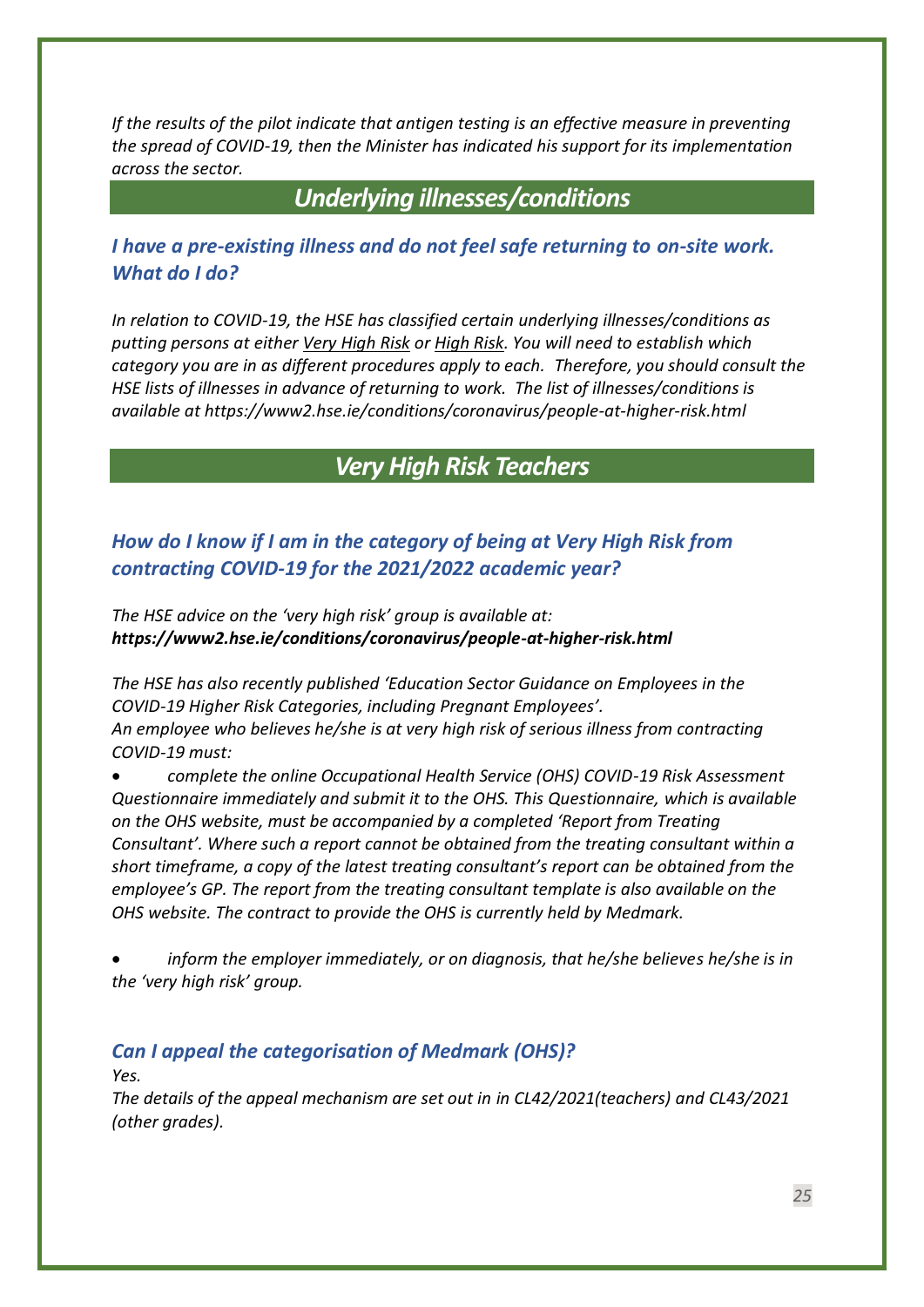## *Pregnant Staff Members*

## <span id="page-25-1"></span><span id="page-25-0"></span>*I am pregnant. How is my level of risk to be determined?*

- *A pregnant staff member who has any of the medical conditions as listed on the HSE website under 'Very high risk groups (extremely vulnerable)' should apply to Medmark (OHS) for a COVID-19 Health Risk Categorisation assessment to determine if she should attend the workplace.*
- *All pregnant staff members should return a completed COVID-19 Risk Assessment Questionnaire to Medmark (OHS) to determine their individual level of risk.*
- *Medmark (OHS) will determine initially whether or not the pregnant staff member has significant vaccine protection.*

## <span id="page-25-2"></span>*I am pregnant but not categorised as Very High Risk. Must I attend the workplace (i.e. return to work)?*

*Yes. The current HSE advice for the education sector states that pregnant employees, including those up to 14 weeks gestation, who are medically fit for work can attend the workplace, unless categorised by the OHS as 'Very High Risk' due to an underlying medical condition unrelated to the pregnancy.* 

*The TUI is keenly aware of the concerns of members who are pregnant and is engaged in ongoing discussions with the Department of FHERIS and other relevant authorities with a view to having those concerns addressed and allayed.* 

## <span id="page-25-3"></span>*I am pregnant and Medmark (OHS) has categorised me as Very High Risk; should I attend the workplace (i.e. return to work)?*

*No. However, If Medmark categorises a pregnant employee as Very High Risk, she remains available for work and the employer must facilitate - and she must engage - in alternative working arrangements i.e. work from home.* 

## <span id="page-25-4"></span>*I am pregnant and Medmark (OHS) has categorised me as High Risk; should I attend the workplace (i.e. return to work)?*

*You are required to attend the workplace. However, if you are categorised as High Risk you should take the advice of your medical advisor and/or Medmark in relation to any additional risk mitigation measures that may be required due to this categorisation.* 

#### <span id="page-25-5"></span>*Can I appeal the categorisation of Medmark (OHS)?*

*Yes. The details of the review mechanism are set out in CL42/2021(teachers) and CL43/2021 (other grades). You can supply additional information in the review process supplied by your own doctor and consultant/s.*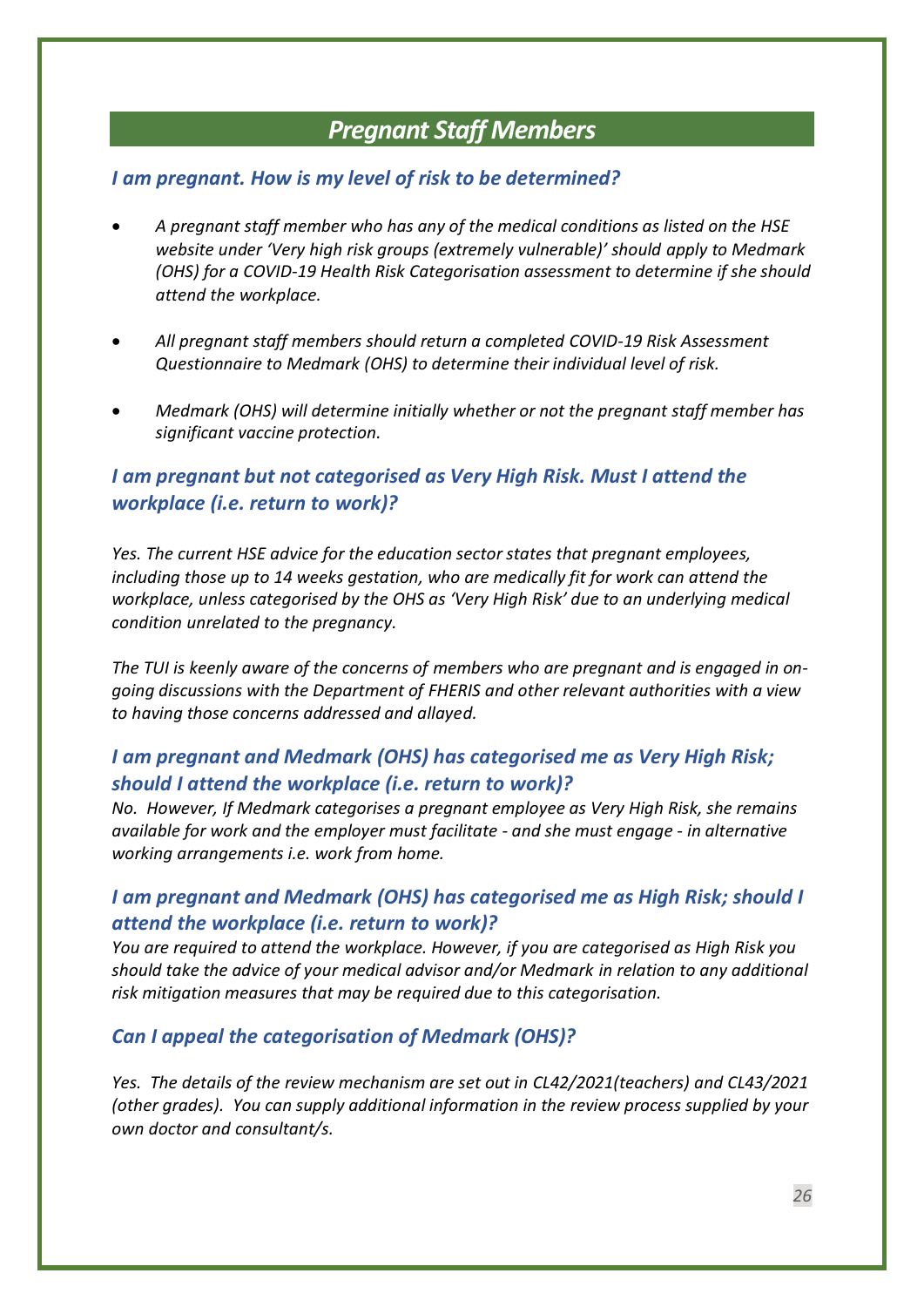## <span id="page-26-0"></span>*I am pregnant, should my employer carry out a specific risk assessment owing to my pregnancy?*

*Yes. There is a statutory obligation on the employer to carry out a workplace pregnancy risk assessment on an employee as soon as they are notified that she is pregnant. This is separate from and in addition to any assessment of the level of risk as determined by Medmark (OHS) and has the purpose of establishing what (if any) additional measures to mitigate risk should be put in place if the pregnant employee is required to be in attendance in the workplace.* 

## *Caring/Childcare Responsibilities*

<span id="page-26-2"></span><span id="page-26-1"></span>*Can I apply for Parental Leave or Carer's Leave if I have caring or childcare responsibilities or am living with a person/s with a high risk or very high risk of contracting COVID 19?* 

*Yes. You are entitled to have a request to avail of existing, relevant leave entitlements considered by your ETB. In considering such applications, your ETB will take account of its policy on employee absences where the welfare and educational needs of the students must take precedence over all other considerations.* 

## *COVID-19 Response*

## <span id="page-26-4"></span><span id="page-26-3"></span>*What specific measures should the ETB take in responding to the COVID-19 threat?*

- *1. The ETB should enhance programmes to promote a healthy lifestyle to the greatest extent possible.*
- *2. The ETB should encourage members of the site community to signal to a central contact point in the ETB early if they are diagnosed with COVID-19 (Note: confidentiality and data protection issues must be considered in how this is done). The intention is to support the ETB in identifying early if there is evidence of transmission of COVID-19 related to ETB community activity so that it can respond appropriately in association with public health authorities.*
- *3. Pathways for access to healthcare should be clear so that people know who to contact for access to healthcare at any time if they develop symptoms of illness.*
- *4. Staff who consider themselves specifically at risk of severe illness, or with vulnerable members of their household, should engage with the ETB as their employer to manage that risk as appropriate.*
- *5. The ETB should advise staff who are Very High Risk (as per HSE guidance) that they are not required to teach/deliver face to face and facilitate such staff to work remotely, including offering teaching and learning online, where this is necessary. This is crucial in ensuring the safety of such staff.*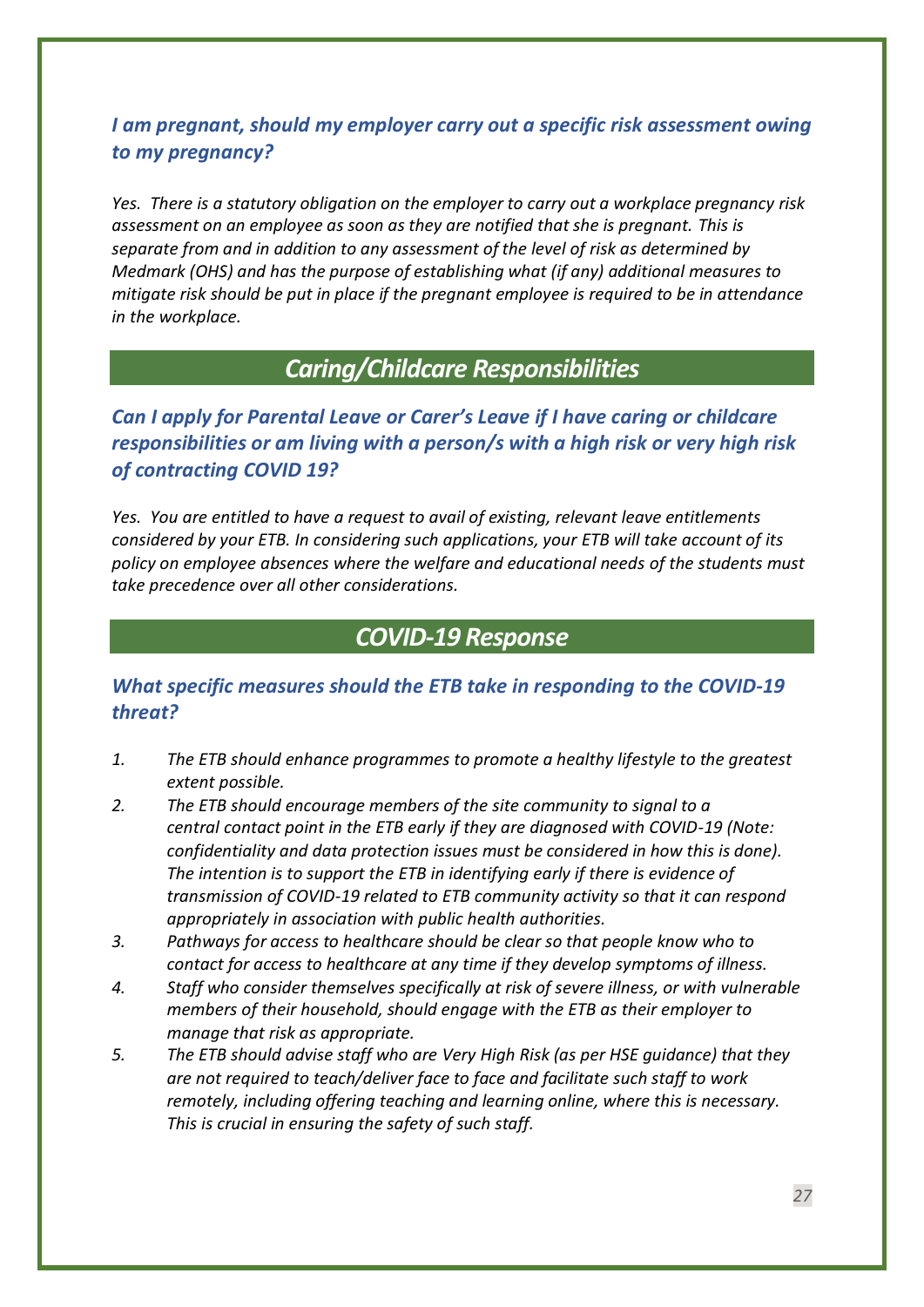<span id="page-27-0"></span>*If I am identified as a close contact and have not heard from contact tracing should I go for a test?*

*Public Health authorities will advise if you are a close contact i.e. the HSE contact tracing team.*

<span id="page-27-1"></span>*If I am advised that I am a close contact and do not need to go for a test as I am asymptomatic can I still go for a test?*

<span id="page-27-2"></span>*You must follow the advice of your GP/HSE/Public health authorities.*

*If this result is positive and I am asymptomatic should I notify my employer and stay at home?*

*You must remain at time and notify your employer accordingly via the appropriate circular i.e. as per the appendices in CL42/2021(teachers) and CL43/2021 (other grades).*

<span id="page-27-3"></span>*What contact tracing systems should be in place on site and whose responsibility are these?*

*Each centre/college should have a contact person should the HSE/Public Health Authorities need to contact the centre/college.*

*COVID-19 Symptoms and Diagnosis*

<span id="page-27-5"></span><span id="page-27-4"></span>*I have COVID-19 symptoms, should I attend work?*

*No, absolutely not. You have no discretion in this matter. You must not attend work. Symptoms of COVID-19 can be found at: <https://www2.hse.ie/conditions/covid19/symptoms/overview/>*

#### <span id="page-27-6"></span>*What should I do if I develop symptoms of COVID-19 at work?*

*You must advise your ETB line management immediately and follow the relevant procedures as set out in the centre's/college's COVID-19 Response Plan.*

<span id="page-27-7"></span>*What are the symptoms of COVID-19?*

*Symptoms of COVID-19 can be found at: <https://www2.hse.ie/conditions/covid19/symptoms/overview/>*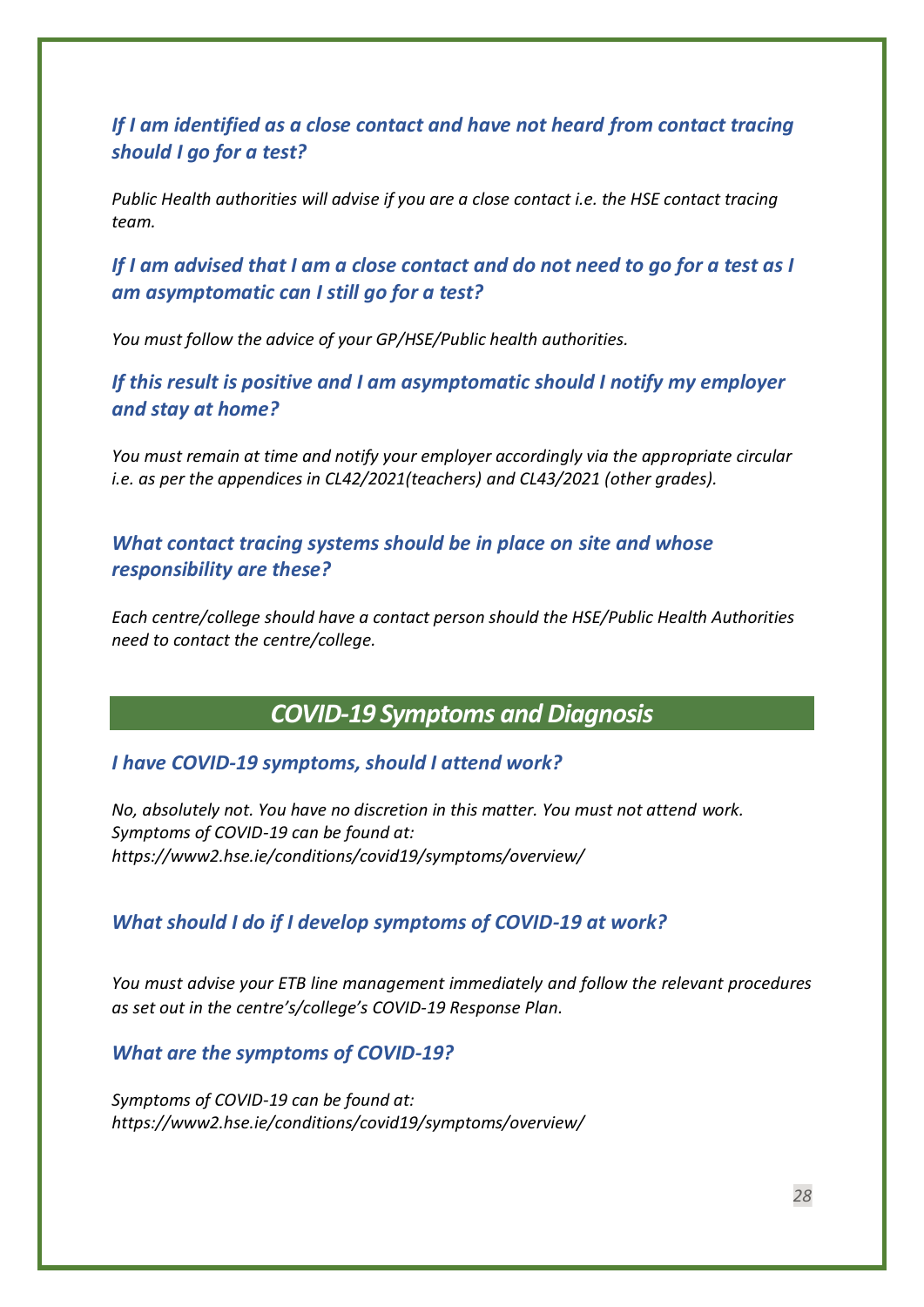*Note that the list of symptoms of COVID-19 has been expanded since the arrival of the Delta variant.*

## <span id="page-28-0"></span>*What procedure should be followed if an employee or student falls ill with COVID-19 symptoms while at work/in the centre/college?*

*Each ETB should have a COVID-19 Response Plan which outlines the centre's/college's procedure including availability of an isolation room and the location of additional PPE (if required).*

## <span id="page-28-1"></span>*What happens if a student presents with COVID-19 symptoms during the day?*

*Staff should inform the management of the ETB immediately. Each ETB must have a response plan to deal with such a scenario. All staff must be advised of the procedure that applies in their workplace.*

## <span id="page-28-2"></span>*I have been diagnosed with COVID-19. Will I still get paid?*

*Yes. Special leave with pay will be granted by the ETB, for those members who have been diagnosed with COVID-19 or those who have been advised to self-isolate. To apply for special leave with pay, a member must complete form appended to Circular Letter 42/2021 (teachers) 43/2021 (other grades) and return it to the ETB immediately. The completed form, which can be signed digitally, must be accompanied by appropriate HSE/medical certification to include the estimated date of fitness to return to work. The certification can be scanned and emailed to the line manager/ETB until you are fit to return to work and are in a position to provide the original version.*

#### <span id="page-28-3"></span>*I have been diagnosed with COVID-19. Must I advise my Employer/ETB?*

*Yes. A member must provide HSE/medical certification to the employer, to include estimated date of fitness to return to work.* 

## <span id="page-28-4"></span>*If I have been diagnosed with COVID-19. Will it affect my normal sick leave?*

*No. Special leave with pay is separate to the normal sick leave scheme.*

#### <span id="page-28-5"></span>*How much special leave with pay am I entitled to?*

*Special leave with pay commences on the day that you develop symptoms of COVID-19 and notify your employer/ETB.* 

*It is considered by the Occupational Health Service (OHS – e.g. MedMark) that most recoveries will happen 14 days after the onset of symptoms. You must be 5 days fever free (which may run concurrently) before returning to work. It should be noted that the 14 days is from the onset of symptoms and not the date of receiving a positive COVID-19 test result.*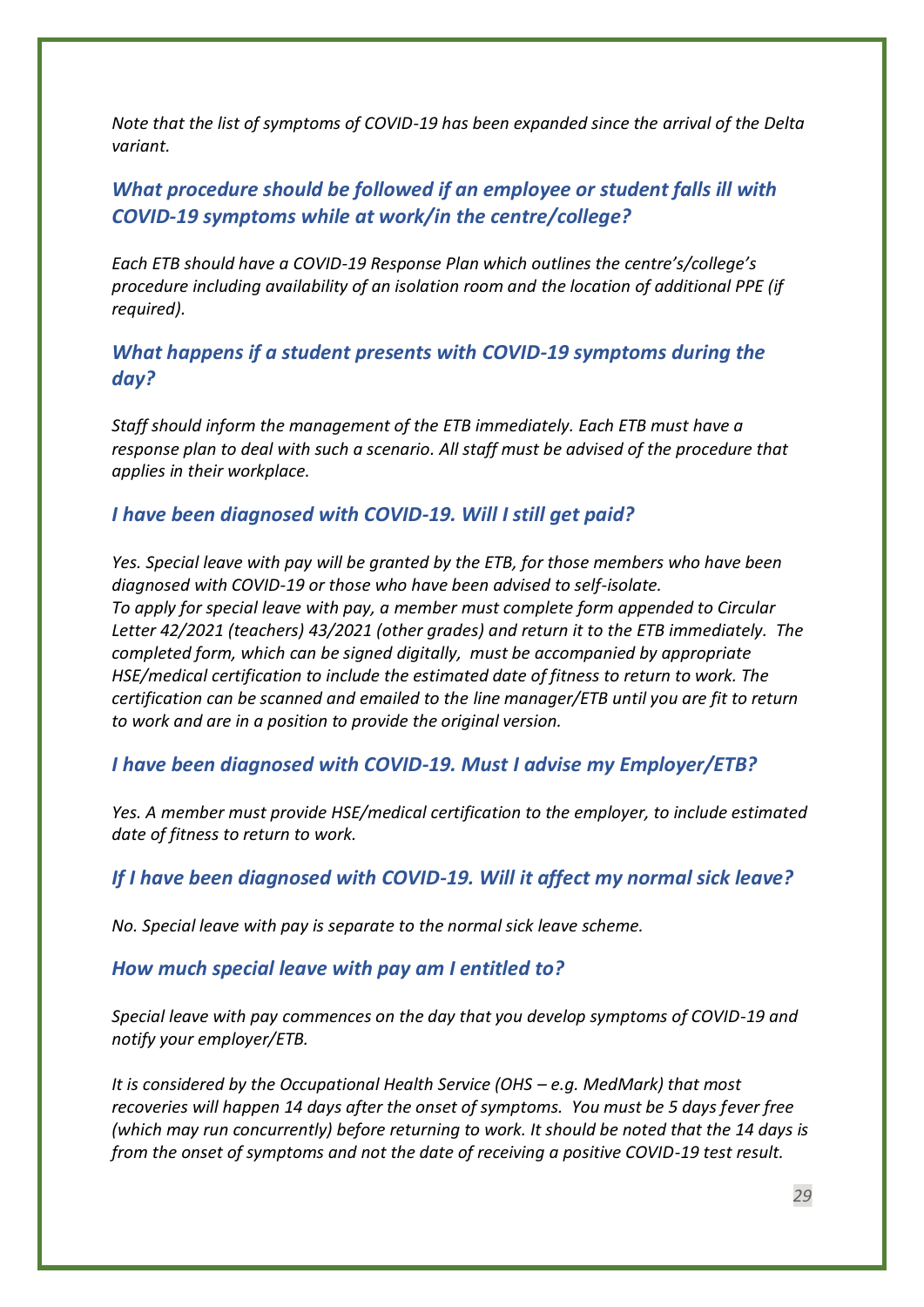*Nonetheless, if symptoms persist you must keep in touch with your employer regarding the need for further leave which may be considered in consultation with the OHS, e.g. MedMark.*

*These arrangements do not preclude an employee working from home at an earlier stage, if this is feasible, depending on the individual case.* 

*When you return to work, you must be informed by the employer of the procedures in the workplace regarding social distancing, use of personal protective equipment and hand washing techniques.* 

## *Self-isolation*

#### <span id="page-29-1"></span><span id="page-29-0"></span>*What is self-isolation?*

*Self-isolation means staying indoors and completely avoiding contact with other people. This includes other people in the household, as much as possible. A member with COVID-19 symptoms will be medically/HSE advised to self-isolate while he/she waits for a COVID-19 test appointment and test results.* 

#### <span id="page-29-2"></span>*I have been advised to self-isolate. Will I still get paid?*

*Yes. Special leave with pay will be granted by the ETB for members who have been advised to self-isolate pending a COVID-19 test. A member must seek a COVID-19 test immediately upon experiencing symptoms of COVID-19 and/or being advised to self-isolate.*

*To apply for special leave with pay, a member must complete the form appended to Circular Letter 42/2021 (teachers) and 43/2021 (other grades) and return it to the ETB immediately. The completed form, which can be signed digitally, must be accompanied by appropriate HSE/medical certification to include estimated date of fitness to return to work. The certification can be scanned and emailed to the ETB until you are fit to return to work and are in a position to provide the original version.*

*If the COVID-19 test is positive the member remains on special leave with pay. If the COVID-19 test is negative, following the period of self-isolation, and the member remains unwell, s/he reverts to the normal sick leave scheme.*

#### <span id="page-29-3"></span>*Am I required to tell my employer/ETB if I have been advised to self-isolate?*

*Yes. All members have a responsibility to adhere to Government guidelines as they relate to COVID-19. If management becomes aware that a member attended work when s/he should have been self-isolating, they are expected to report this to the HSE. The matter may also have to be dealt with at local level.*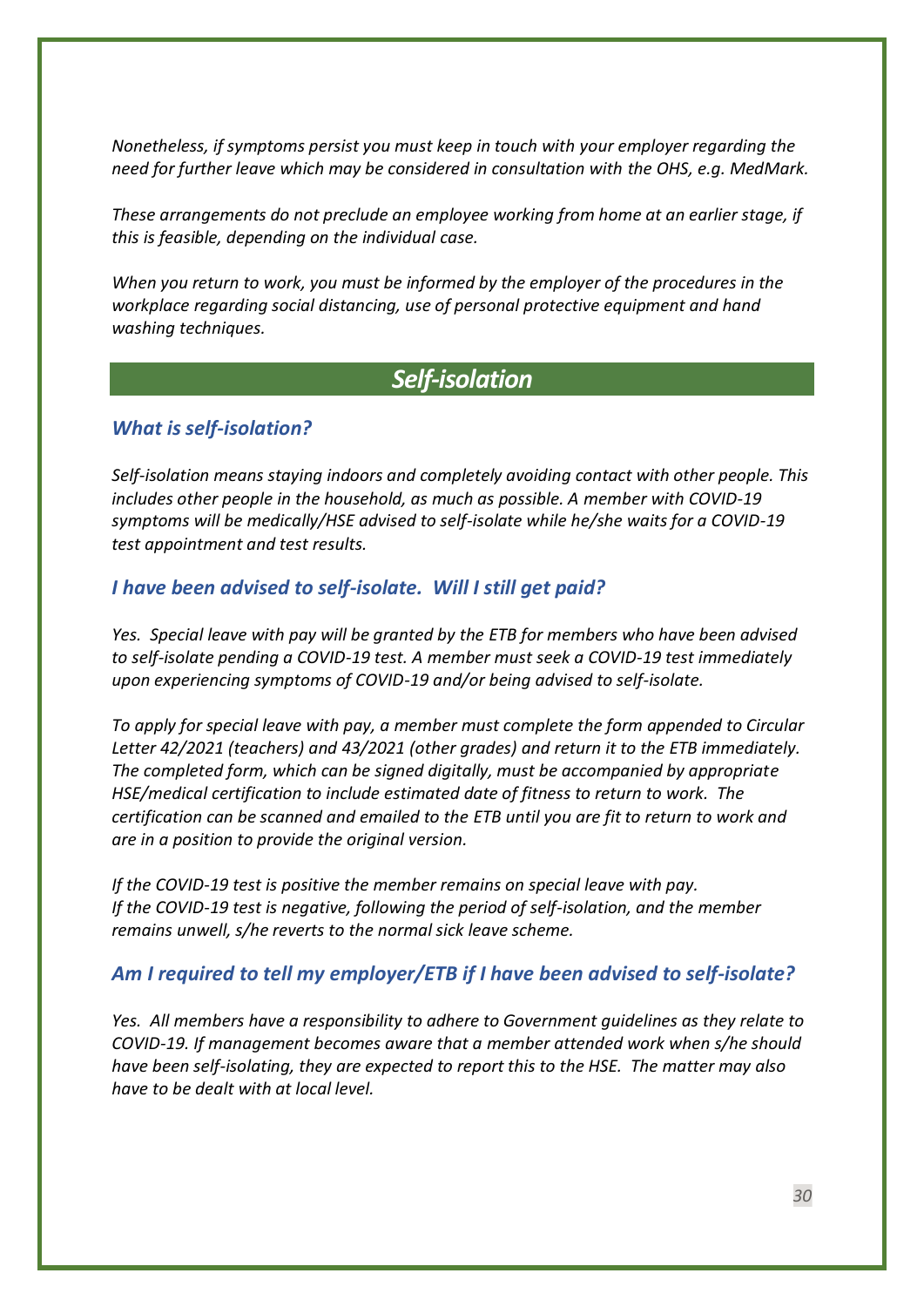## *Close Contacts*

## <span id="page-30-1"></span><span id="page-30-0"></span>*Whose responsibility is it to advise me that I have been in contact with a confirmed COVID-19 case/person? Is it the responsibility of the ETB or the HSE?*

*If you are a close contact of someone who has tested positive for COVID-19 you will receive either:*

- *a call from a contact tracer*
- *an alert on your mobile phone, if you're using the COVID Tracker app*

*Calls from contact tracers come up as a private number. You cannot contact a contact tracer directly or return a missed call. If you don't answer a call from a contact tracer, s/he will leave a message, if voice mail is working. Contact tracers will let you know that they have tried to contact you. They will call you a few times, if necessary.*

*If you are advised that you are a close contact, you will have to get tested for COVID-19. A contact tracer will arrange a COVID-19 test for you, even if you do not have symptoms.*

*It is not the responsibility of the ETB to conduct contract tracing. However, ETBs are required to keep a contact log of all persons attending/visiting the workplace.*

## <span id="page-30-2"></span>*I have been in contact with a confirmed COVID-19 case/person. Should I attend work?*

*If you are fully vaccinated and have sufficient vaccine protection and do not have any COVID-19 symptoms you may be allowed to attend work. This will be determined by the HSE following a public health risk assessment.*

## <span id="page-30-3"></span>*I have been advised that I am a close contact of a confirmed COVID-19 case/person and have been advised to restrict my movement. What happens?*

*If you have no COVID-19 symptoms you may still be medically/HSE advised to restrict your movements if you have been in close contact with a person who has a confirmed case of COVID-19 or if you live with someone who has COVID-19 symptoms. This will be determined by the HSE.*

#### <span id="page-30-4"></span>*Am I required to deliver remotely while restricting my movements?*

*If you are advised to restrict your movements and are not, yourself, symptomatic, you are medically fit for work and remain available for work. You will be assigned work, which can be completed remotely, for the 14 day period and your employer must therefore facilitate alternative working arrangements to the maximum extent possible e.g. working from home.*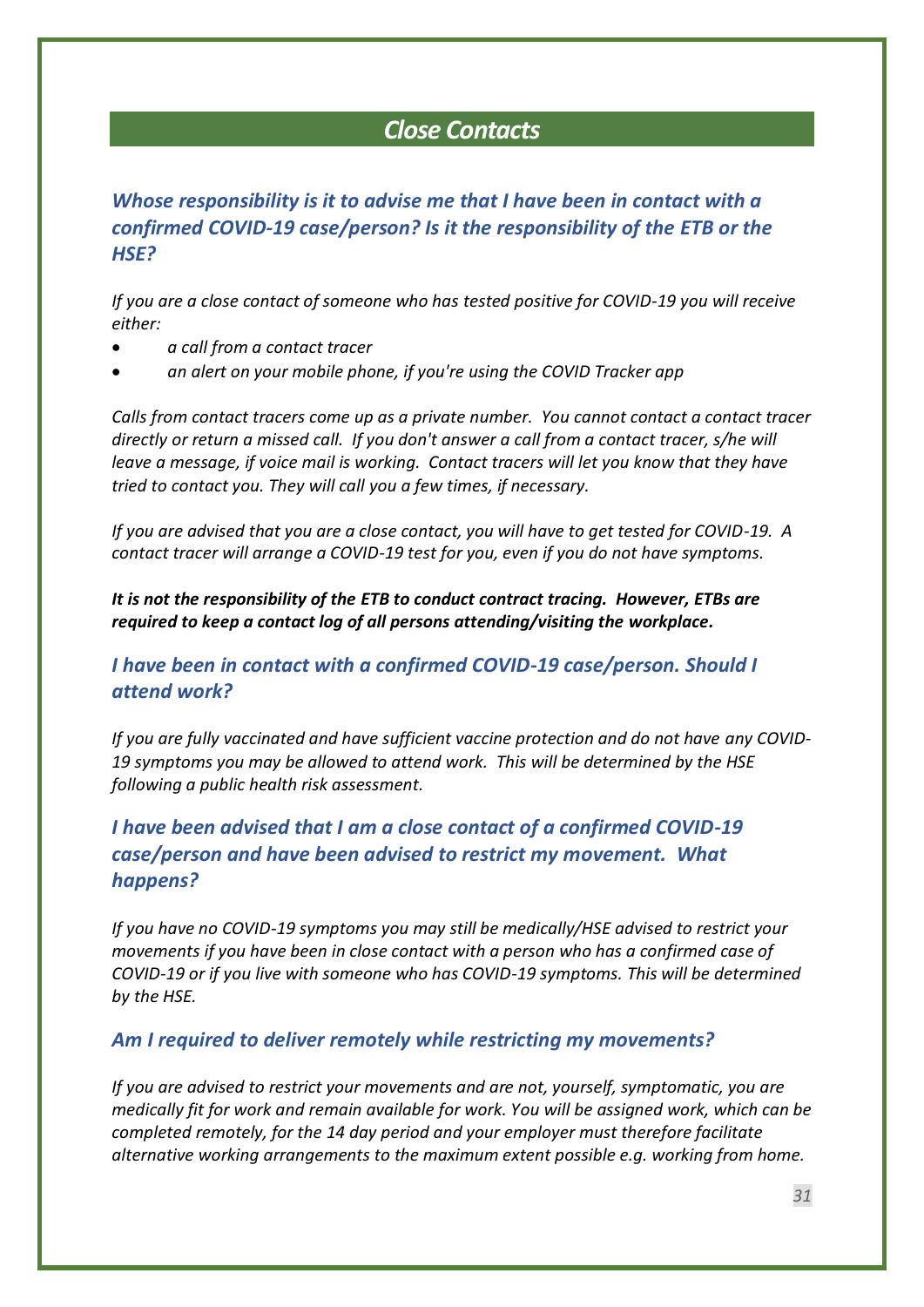*As there is a contractual obligation to work while well, all employees must co-operate with all such flexibilities while they are restricting their movements. Where an employee on restricted movement tests positive for COVID-19, the provisions set out above apply.* 

## <span id="page-31-0"></span>*Members with caring or childcare responsibilities or living with high risk or very high risk individual*

## <span id="page-31-1"></span>*I live with a high risk or very high risk individual, do I have to attend work?*

*Special leave with pay is not available for an employee who lives with a high risk or very high risk individual. However, an employee may avail of other relevant leave provisions such as parental leave, parent's leave, carer's leave etc.*

## <span id="page-31-2"></span>*I am required to care for a COVID-19 positive individual (e.g. child), what happens?*

*You can apply for restricted movement leave during the 10-day period of self-isolation for*  the 'person' who needs care and also for a further 7 days after the 'person's' period of self*isolation ends.* 

*You remain available for work and should be facilitated to work remotely for the 17-day consecutive period.*

<span id="page-31-3"></span>

| <b>COVID-19 Related Leave Provisions</b>                                                                                                                                                                 |                        |                  |  |
|----------------------------------------------------------------------------------------------------------------------------------------------------------------------------------------------------------|------------------------|------------------|--|
| <b>Scenario</b>                                                                                                                                                                                          | <b>Leave Provision</b> | Paid<br>(yes/no) |  |
| I have COVID-19 symptoms and I<br>am waiting for a medical<br>assessment to determine if a<br>COVID-19 test is required<br>(irrespective of whether I have<br>significant vaccine protection or<br>not). | Special Leave with Pay | Yes              |  |
| I have COVID-19 symptoms and I<br>have been advised by GP/HSE to<br>attend for a COVID-19 test and I<br>am waiting for the test and test<br>result.                                                      | Special Leave with Pay | Yes              |  |
| I have COVID-19 symptoms and I<br>have been notified of a negative<br>COVID-19 test result but have<br>been advised by the HSE to attend<br>for a second test.                                           | Special Leave with Pay | Yes              |  |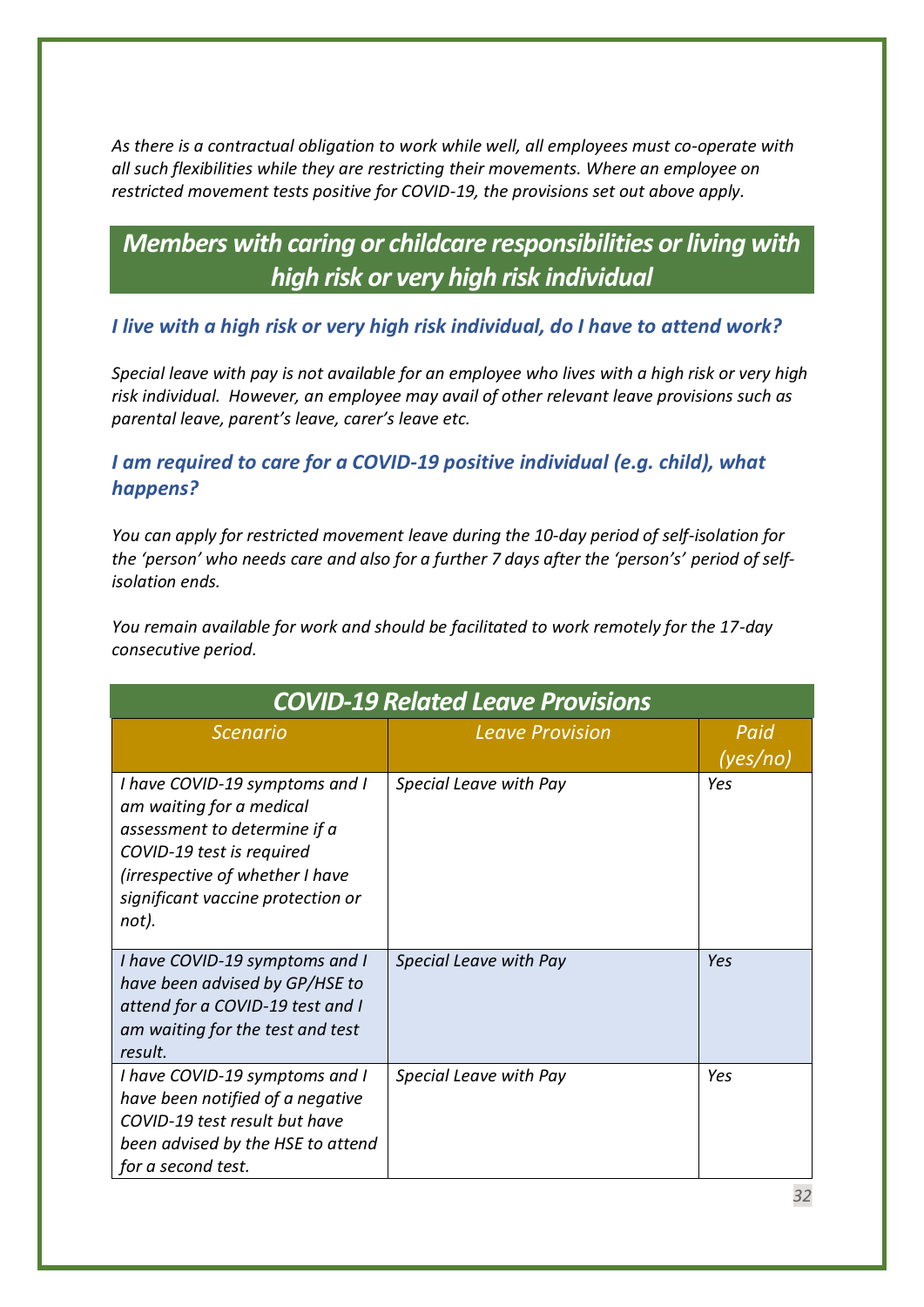| <b>Scenario</b>                                                                                                                                                                                                                                | <b>Leave Provision</b>                                                                                                                                                                                                                                              | Paid            |
|------------------------------------------------------------------------------------------------------------------------------------------------------------------------------------------------------------------------------------------------|---------------------------------------------------------------------------------------------------------------------------------------------------------------------------------------------------------------------------------------------------------------------|-----------------|
| I have COVID-19 symptoms and I<br>have been notified of a positive<br>COVID-19 test result.                                                                                                                                                    | Special Leave with Pay (COVID-19:<br>Diagnosis) applies during this period,<br>up to maximum of of 28 days.<br>Where the absence extends beyond 28<br>days, the employee is recorded as<br>absent on Sick Leave, unless the<br>criteria set out in CL42/2021 apply. | (yes/no)<br>Yes |
| I have COVID-19 symptoms, have<br>been notified of a positive COVID-<br>19 test result and I am absent<br>beyond the 28-day period.                                                                                                            | Special Leave with Pay may be<br>extended by the employer beyond 28<br>days where the criteria as set out in<br>CL42/2021 are met.                                                                                                                                  | Yes             |
| I have no COVID-19 symptoms<br>and was a close contact of a<br>confirmed COVID-19 case. I have<br>been notified of a positive test<br>result.                                                                                                  | Special Leave with Pay                                                                                                                                                                                                                                              | Yes             |
| I do not have significant vaccine<br>protection, have no COVID-19<br>symptoms and have been advised<br>by HSE Contact Tracing Team that<br>I am a close contact of a<br>confirmed COVID-19 case. A<br>COVID-19 test is arranged for me.        | Restricted movement leave until test<br>result is known                                                                                                                                                                                                             | Yes             |
| I (regardless of vaccination status)<br>have no COVID-19 symptoms and<br>have been advised by HSE Contact<br>Tracing Team that I am a close<br>contact of a confirmed COVID-19<br>variant of concern case.                                     | Restricted movement leave until test<br>result is known                                                                                                                                                                                                             | Yes             |
| I have no COVID-19 symptoms,<br>have significant vaccine<br>protection or have previously<br>recovered from COVID-19 and<br>have been advised by the HSE<br>Contact Tracing Team that I am a<br>close contact of a confirmed<br>COVID-19 case. | No leave provision - attend work                                                                                                                                                                                                                                    | N/A             |
| I have no COVID-19 symptoms<br>and live with a 'person' who has<br>COVID-19 symptoms. This 'person'<br>must arrange a COVID-19 test.                                                                                                           | Restricted movement leave until test<br>result is known                                                                                                                                                                                                             | Yes             |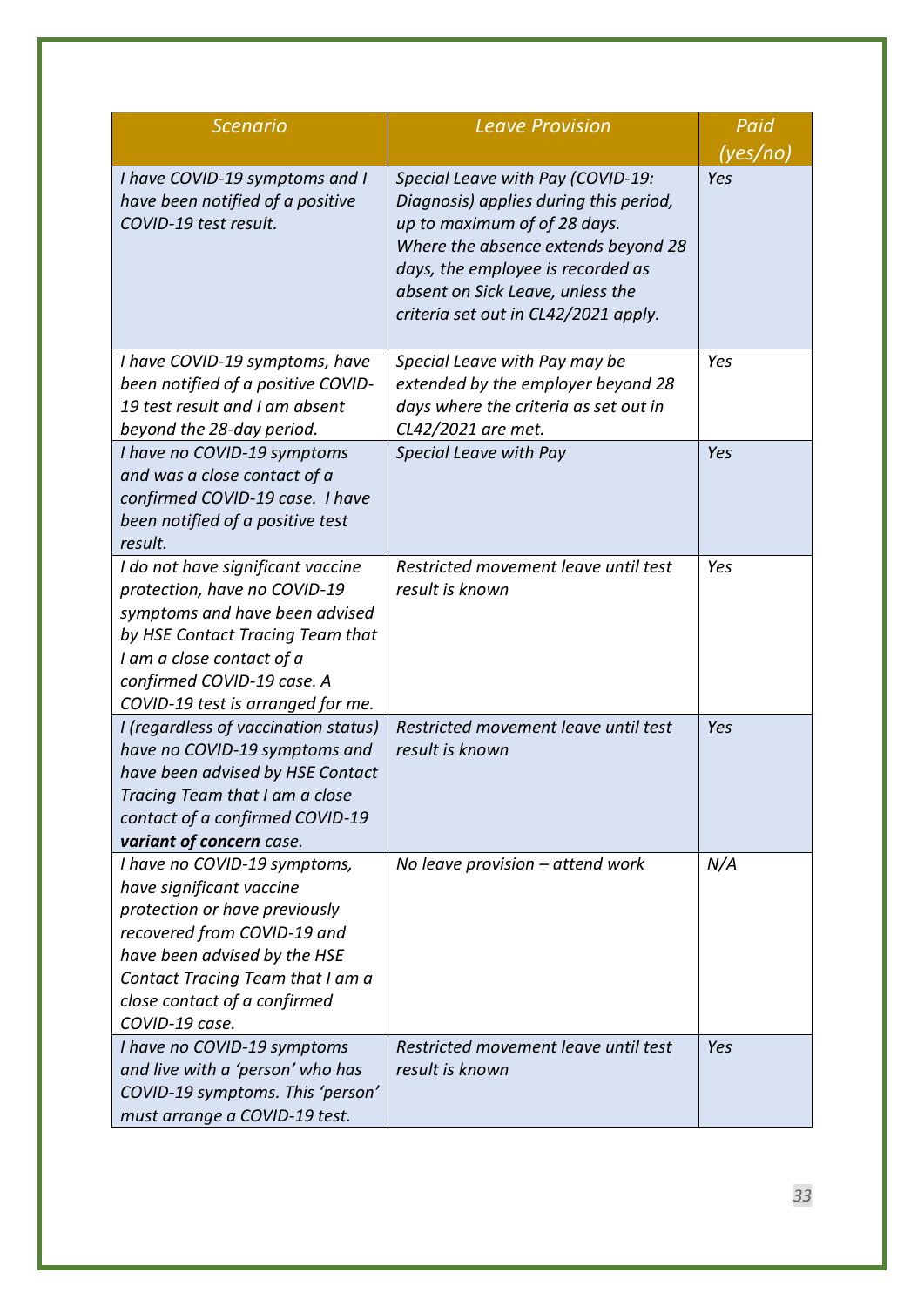| <b>Scenario</b>                                                                                                                                                                                                                     | <b>Leave Provision</b>                                                                                                                                                                            | Paid<br>(yes/no)                                                              |
|-------------------------------------------------------------------------------------------------------------------------------------------------------------------------------------------------------------------------------------|---------------------------------------------------------------------------------------------------------------------------------------------------------------------------------------------------|-------------------------------------------------------------------------------|
| I am concerned that I have<br>COVID-19 symptoms, but GP<br>advises that I do not meet the<br>criteria for a COVID-19 test. I am<br>advised by the GP to restrict my<br>movements until I am 48 hours<br>symptom free.               | Sick leave if not fit to work.<br>Restricted movement leave if fit to<br>work remotely.                                                                                                           | Yes - if paid<br>sick leave<br>remaining<br>$Yes -$<br>restricted<br>movement |
| I have COVID-19 symptoms and<br>have been notified of a negative<br>COVID-19 test result and have<br>been advised by the HSE to self-<br>isolate until I am 48 hours<br>symptom free                                                | Sick leave if not fit to work.<br>Restricted movement leave if fit to<br>work remotely.                                                                                                           | Yes - if sick<br>leave<br>remaining<br>$Yes -$<br>restricted<br>movement      |
| I am providing care to a 'person'<br>(e.g., young child) who is a<br>confirmed COVID-19 case.                                                                                                                                       | Restricted Movement leave during the<br>10-day period of self-isolation for the<br>'person' who needs care and also for a<br>further 7 days after the 'person's'<br>period of self-isolation ends | Yes                                                                           |
| I am concerned that I may be a<br>close or casual contact of a<br>confirmed COVID-19 case.                                                                                                                                          | No leave provision and should attend<br>for work unless advised differently by<br>the HSE Contact Tracing Team                                                                                    | N/A                                                                           |
| I do not have COVID-19<br>symptoms, but I live with a<br>'person' who is a close contact of<br>a confirmed case. The 'person'<br>feels well so therefore the other<br>household members do not need<br>to restrict their movements. | No leave provision and should attend<br>for work                                                                                                                                                  | N/A                                                                           |

## *Travel Abroad*

## <span id="page-33-1"></span><span id="page-33-0"></span>*What happens if I wish to travel abroad before going back to work or during Christmas or other breaks?*

*Where there is an intention to undertake travel overseas to any country which requires a restricted movement period on return to Ireland, an employee must make provision by way of an Unpaid Leave application, in advance, for that period of restricted movement, where it coincides with their return to work due date.* 

*The travel advice that pertains at the time of travel will apply to all staff and students.*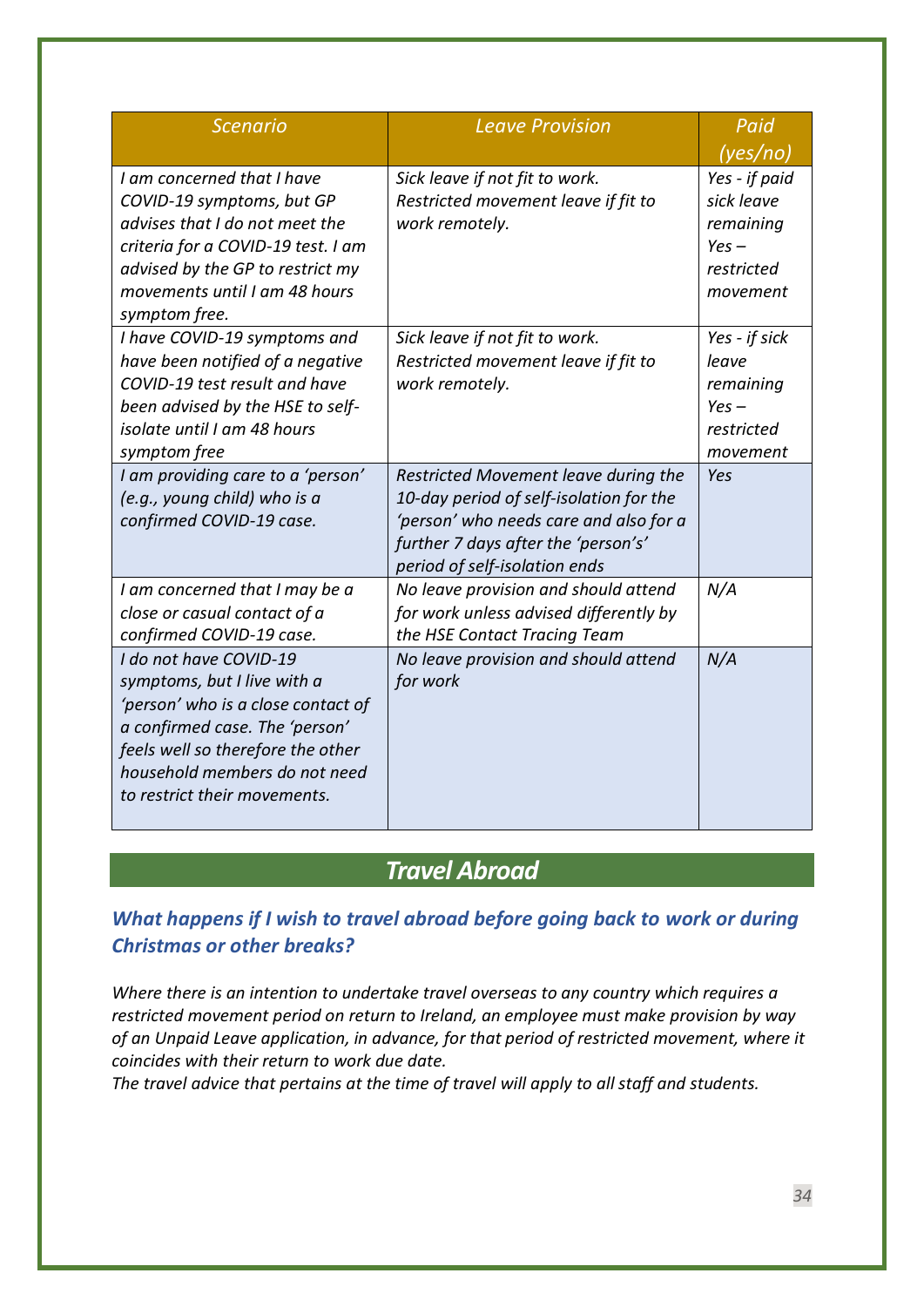## *Staff Rooms*

## <span id="page-34-1"></span><span id="page-34-0"></span>*My staff room has been converted into a classroom. Is this allowed?*

*The staff room should only be used as a classroom where centre/college management has exhausted all other options and management informs staff of all other options explored.*

*Where a staff room is being used as a classroom, centre/college management should provide a suitable alternative facility for staff.* 

## <span id="page-34-2"></span>*What is the physical distancing requirement for the staff room?*

*In staff rooms and canteens, the physical distance of 2 metres should be maintained where possible.* 

*Consideration should be given to formation of staff pods or teams who work together and who can take breaks together.* 

<span id="page-34-3"></span>*What is the physical distancing requirement for staff meetings?*

*When organising staff meetings, management should make every possible effort to hold them remotely.*

*If corporeal meetings are held they should comprise small groups. In every instance, 2 metres physical distancing must be maintained.* 

## <span id="page-34-4"></span>*What about other gatherings, assemblies etc.?*

*Management should make every possible effort to hold such gatherings/assemblies remotely. Large corporeal gatherings, including large or full group assemblies in one physical space, should be avoided.*

*As was the case in the past year, the TUI will assist members in circumstances where centre/college management proposes to convene a meeting/gathering/assembly that is not in compliance with this advice.* 

## <span id="page-34-5"></span>*If the staff room in my centre/college is being used as a classroom, is my employer required to provide suitable alternative facilities for staff?*

*Yes. The employer is required either to provide suitable and adequate facilities to allow employees to eat and drink any meals or beverages or to have arrangements in place to allow employees access to other suitable and adequate facilities.*

*Any facilities provided or made available for use by employees must have means for boiling water.*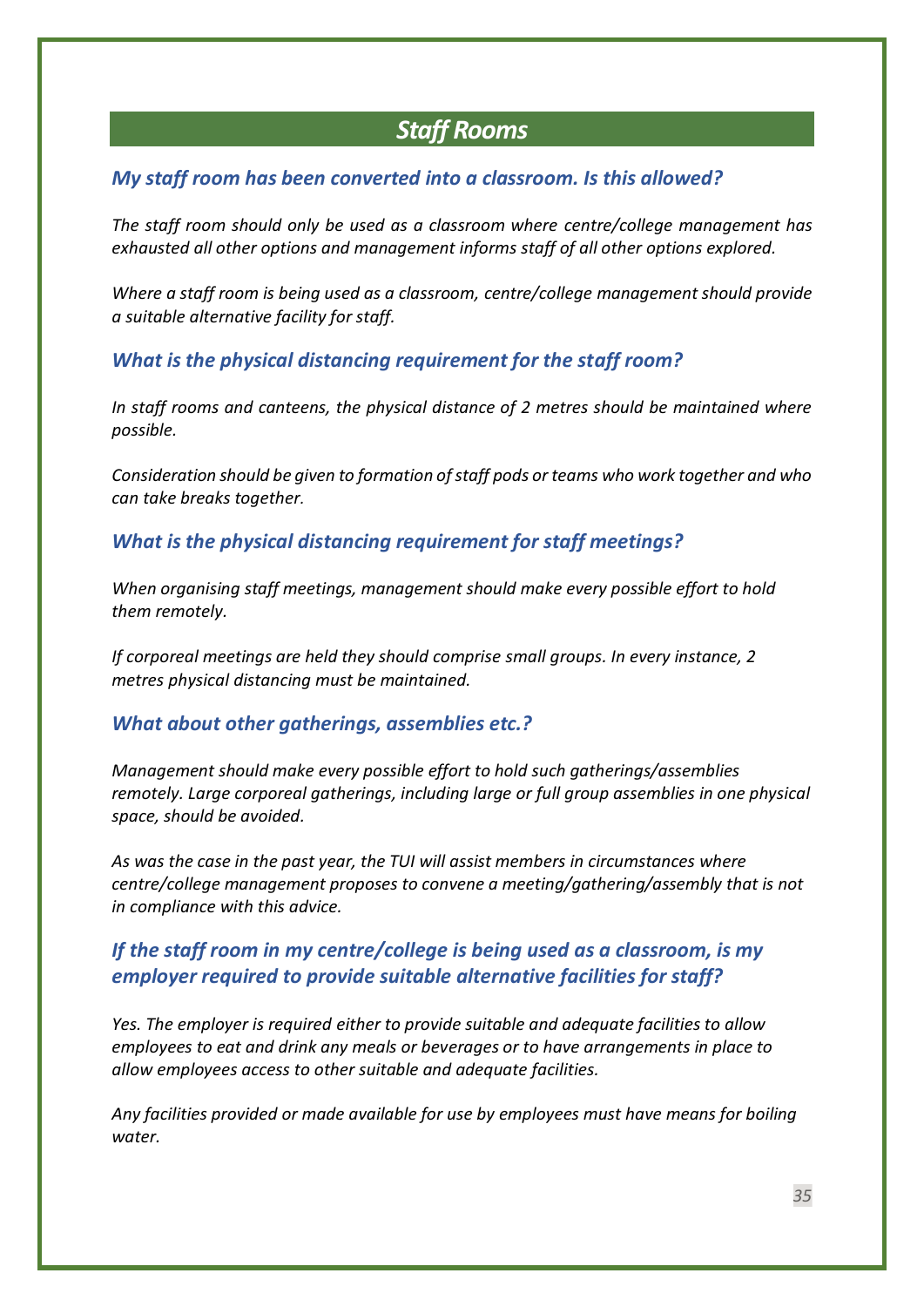*Table surfaces should be easy to clean. Sitting facilities/seating should have back supports. The area should have adequate lighting and heating.*

*All members should familiarise themselves with the guidelines as provided by the Health and Safety Authority which are available at this link [https://www.hsa.ie/eng/Publications\\_and\\_Forms/Publications/General\\_Application\\_Regula](https://www.hsa.ie/eng/Publications_and_Forms/Publications/General_Application_Regulations/gen_apps_workplace.pdf) [tions/gen\\_apps\\_workplace.pdf](https://www.hsa.ie/eng/Publications_and_Forms/Publications/General_Application_Regulations/gen_apps_workplace.pdf)*

<span id="page-35-0"></span>*Local management has said that because the staff room is being used for classes and space is at a premium, staff will have to eat their lunch/drink their tea in their cars/in the centre/college yard/in the local park/in a local café. Is that acceptable?*

*No.* 

*As set out above, management must either provide suitable and adequate facilities or have arrangements in place to allow employees access to other suitable and adequate facilities. A car, centre/college yard, local park or café would not be suitable and/or adequate.*

<span id="page-35-1"></span>*Local management has said that because the staff room is being used for classes and space is at a premium, staff will have to eat their lunch/drink their tea in a classroom while supervising students. Is that acceptable?*

*No.* 

*Under the Organisation of Working Time Act, employees have an entitlement to scheduled breaks, including lunch breaks. You cannot be required to supervise students while on such a break, as supervision is work and a break is a break from work.*

## <span id="page-35-2"></span>*What should I do if management refuses to provide or put arrangements in place to allow employees access to suitable and adequate facilities?*

*In the first instance, the Lead Worker Representative should be informed and requested to make representations to management. If this does not lead to a swift resolution of the matter, TUI members should follow the 'Procedure for Dealing with Health and Safety Concerns in Schools/Colleges/Centres/IoTs/TUs owing to COVID-19'.*

*You should also inform the TUI Workplace Committee which should, in turn, proceed in accordance with the procedure/steps set out later in these FAQs and keep the members and the local Branch officers advised of progress.*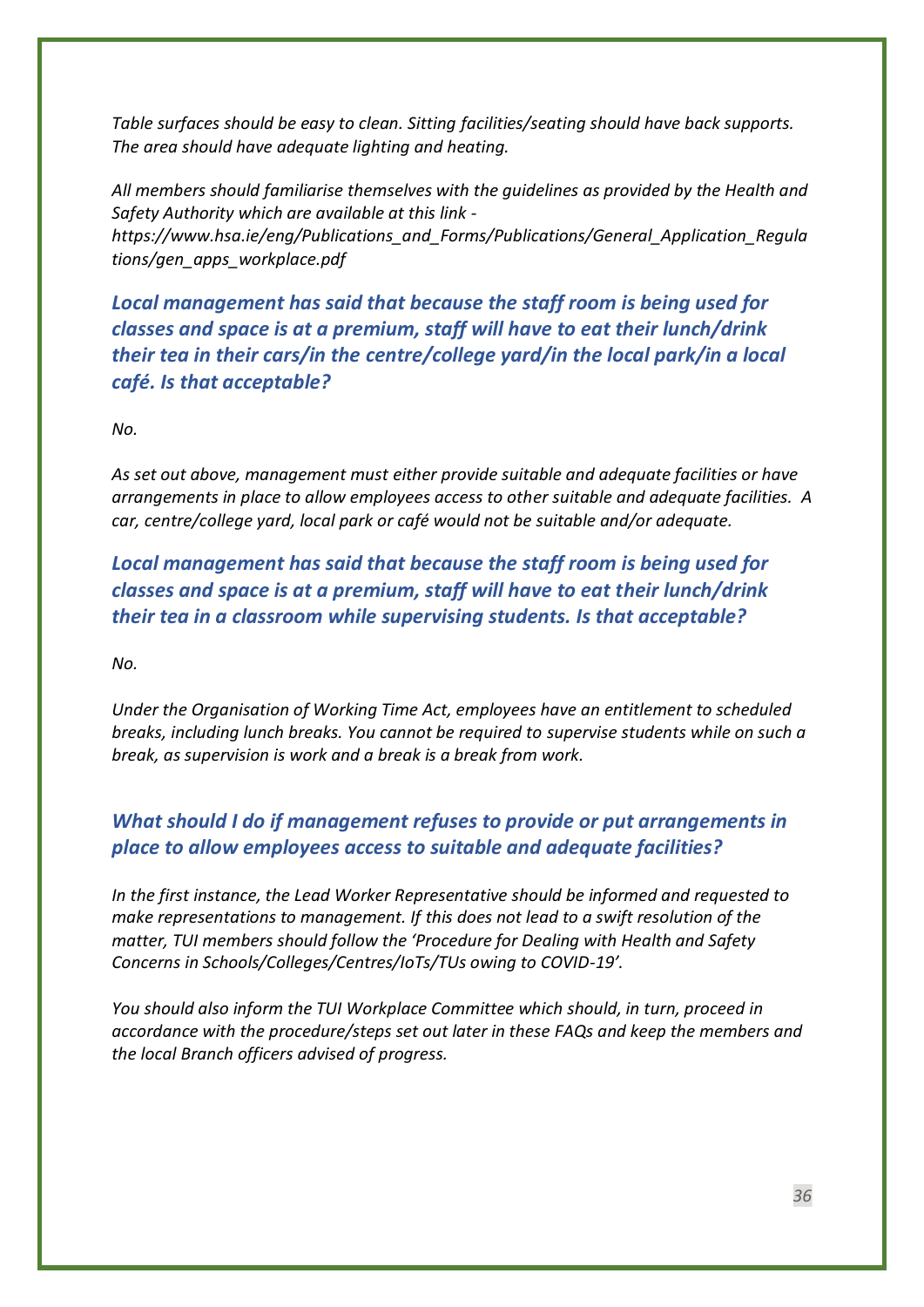## *Extra-Curricular Activities*

## <span id="page-36-1"></span><span id="page-36-0"></span>*Can extra-curricular activities still take place?*

*The primary focus for all centres/colleges is on re-opening for classes and sustaining that reopening. Following consultation with staff, centres/colleges may decide to commence extracurricular activities that comply with public health guidelines. Before doing so, a risk assessment of the activity, as it relates to COVID-19, must take place and the activity can only proceed if it adheres to the public health advice applicable at the time. If the activity is governed by a national body, the guidelines of that body must also be adhered to.*

## *Access to the Workplace*

## <span id="page-36-3"></span><span id="page-36-2"></span>*Can visitors be permitted entry to my workplace?*

*Attendance by visitors to workplaces is restricted to those attending for essential reasons only and will only be allowed with prior arrangement with senior management of the ETB.*

## <span id="page-36-4"></span>*Is my workplace required to keep a contact log for all those attending or visiting the workplace?*

<span id="page-36-5"></span>*Yes.* 

## *Meetings with Parents/Guardians*

## <span id="page-36-6"></span>*Is it possible to meet with parents/guardians in a physical setting?*

*Communication with parents/guardians where required should transact remotely i.e. by phone/text. If necessary, communication may transact on a virtual platform used by the workplace (Microsoft Teams, Zoom, Google Classroom etc.).* 

*If it is deemed essential and necessary to meet parents/guardians in a physical setting, this must transact by an appointment process only. The meeting must take place in a room where social distancing of 2 metres can be strictly maintained and which has been cleaned before and – will be cleaned again after - the visit.*

## *Croke Park Hours(Teachers)*

## <span id="page-36-8"></span><span id="page-36-7"></span>*Should Croke Park Hours- related activities take place this year?*

*Yes. Under National Pay Agreements including:*

• *Public Service Agreement (aka 'Croke Park Agreement') and continued under:* 

*37*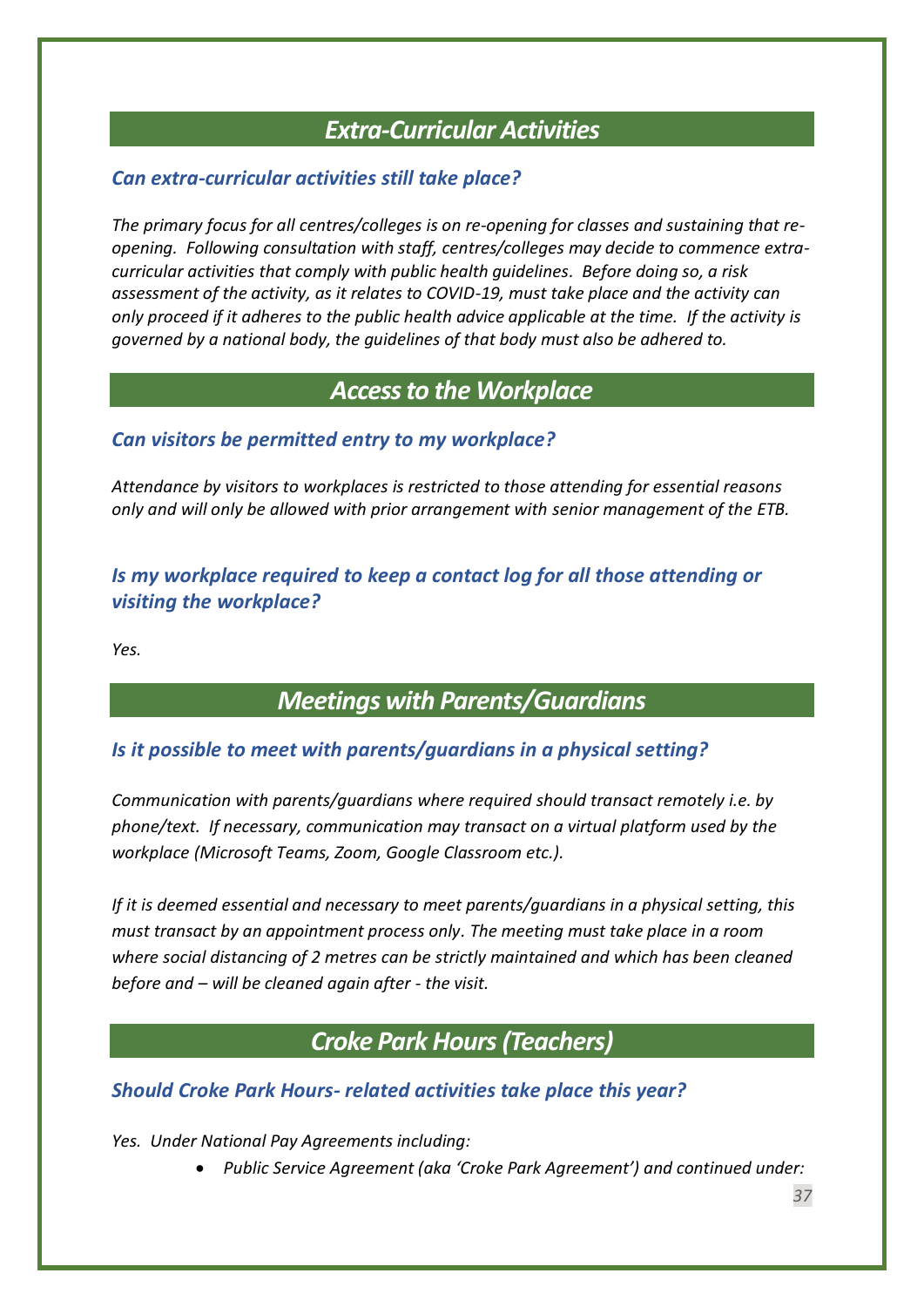- *Haddington Road Agreement (HRA)*
- *Lansdowne Road Agreement (LRA)*
- *Public Service Stability Agreement (PSSA) and*
- *Building Momentum Agreement*

*an additional 33 hours per annum (Croke Park Hours) is required of teachers.*

## <span id="page-37-0"></span>*Should Croke Park Hours-related activities take place corporeally this year?*

*When organising Croke Park meetings, management should make every possible effort to hold them remotely or in small groups. Large gatherings in one physical space should be avoided. In the case of any corporeal meeting, 2 metre physical distancing must be strictly maintained.*

## <span id="page-37-1"></span>*Does this include open days/open nights?*

*Yes. When organising open days/open nights management should make every possible effort to hold them remotely (i.e. via video streams and/or virtual platforms). Large gatherings in one physical space should be avoided. In the case of any corporeal meeting, 2 metre physical distancing must be strictly maintained.*

## <span id="page-37-2"></span>*Centre/College management is seeking to change the Croke Park schedule for the 2021/22 academic year that was agreed in April/May. Is this allowed?*

- *Before the end of the academic year (i.e. in May 2021), the calendar for the use of the 23 hours in the next academic year (2021/2022) must have been agreed by staff, after consultation and consensus (as appropriate).*
- *The agreed calendar of usage of the 23 hours must be made available to the centre/college community at the commencement of each academic year.*
- *This calendar can subsequently be changed only in exceptional circumstances and only following consultation and consensus (as appropriate). A staff meeting should be called for the purpose of considering and responding to a written proposal to change the agreed calendar.*
- *Any attempt by management to impose a changed calendar is unacceptable, a breach of a national collective agreement and must be reported to the local TUI Branch officers and Area Representative as a matter of urgency.*

## *Croke Park Hours(Other Grades)*

## <span id="page-37-4"></span><span id="page-37-3"></span>*Should Croke Park Hours- related activities take place this year?*

*Yes.*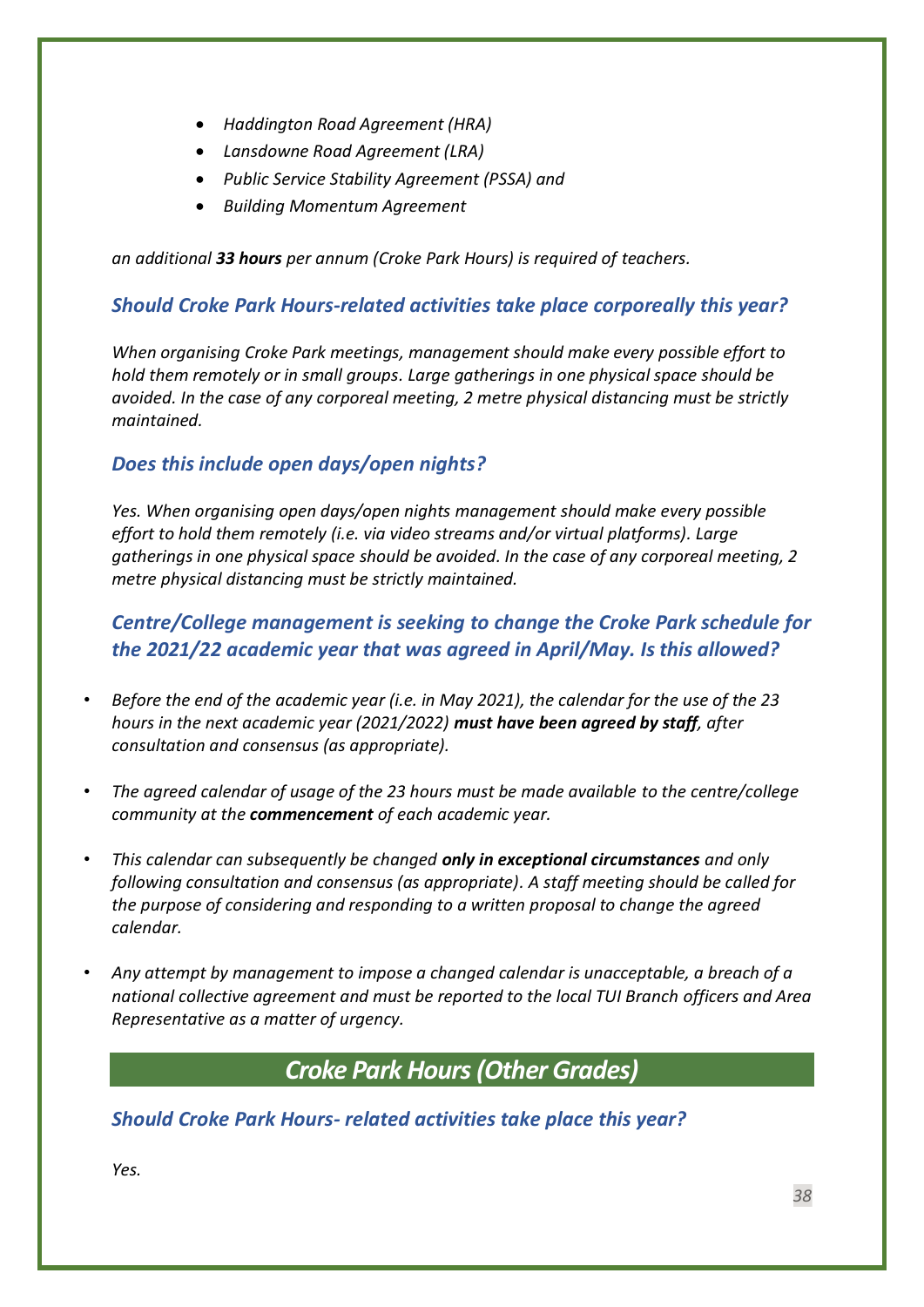## *Compliance Issues*

## <span id="page-38-1"></span><span id="page-38-0"></span>*I have a student who deliberately flouts the COVID-19 response plan; for example, by refusing to comply with hand hygiene, mask wearing or social distancing. What should I do?*

*Any breach of the COVID-19 response plan or any action/inaction that puts the health and safety of members, other staff or other students at risk is a serious disciplinary offence. You should, immediately, refer the matter to the management of the ETB and it would also be prudent to advise the LWR and advisable to inform the local Branch of the TUI.*

## <span id="page-38-2"></span>*What are my Health and Safety (H&S) responsibilities in terms of COVID-19?*

*An employee, must:* 

- *Comply with the workplaces measures for dealing with COVID-19, for example, by maintaining physical distancing where feasible, wearing face coverings and practising good hand hygiene*
- *Comply with safety and health legislation*
- *Take reasonable care to protect her/his own safety, health and welfare and that of any other person who may be affected by her/his acts or omissions at work*
- *Co-operate with the employer and any other person to enable them to comply with health and safety legislation*
- *Not engage in improper conduct or other behaviour which could endanger his or her safety, health and welfare or that of any other person.*

## <span id="page-38-3"></span>*What is the procedure for dealing with COVID-19 Health & Safety concerns?*

*The COVID-19 response plan makes provision for a workplace to have a Lead Worker Representative (LWR). In the first instance, concerns or issues that arise are processed in accordance with the procedures specified in the COVID-19 response plan.* 

*However, if those procedures are not applied in a fair and prompt manner or if the issue is not satisfactorily resolved, the TUI reserves the right to act on behalf of members to protect their health and safety, as outlined in the following steps.*

#### <span id="page-38-4"></span>*Step One:*

*If a TUI member wishes to raise a COVID-19 related health and safety issue in a workplace s/he should, in the first instance, inform the Lead Worker Representative (LWR). The member should also advise the TUI Workplace Committee (WPC) and the WPC should keep a record of this.* 

#### <span id="page-38-5"></span>*Step Two:*

*The LWR will deal with issues that arise in line with the procedure set out in the workplace COVID-19 Response Plan. This includes raising the matter with workplace management/employer immediately and keeping a record of all COVID-19 problems, areas*